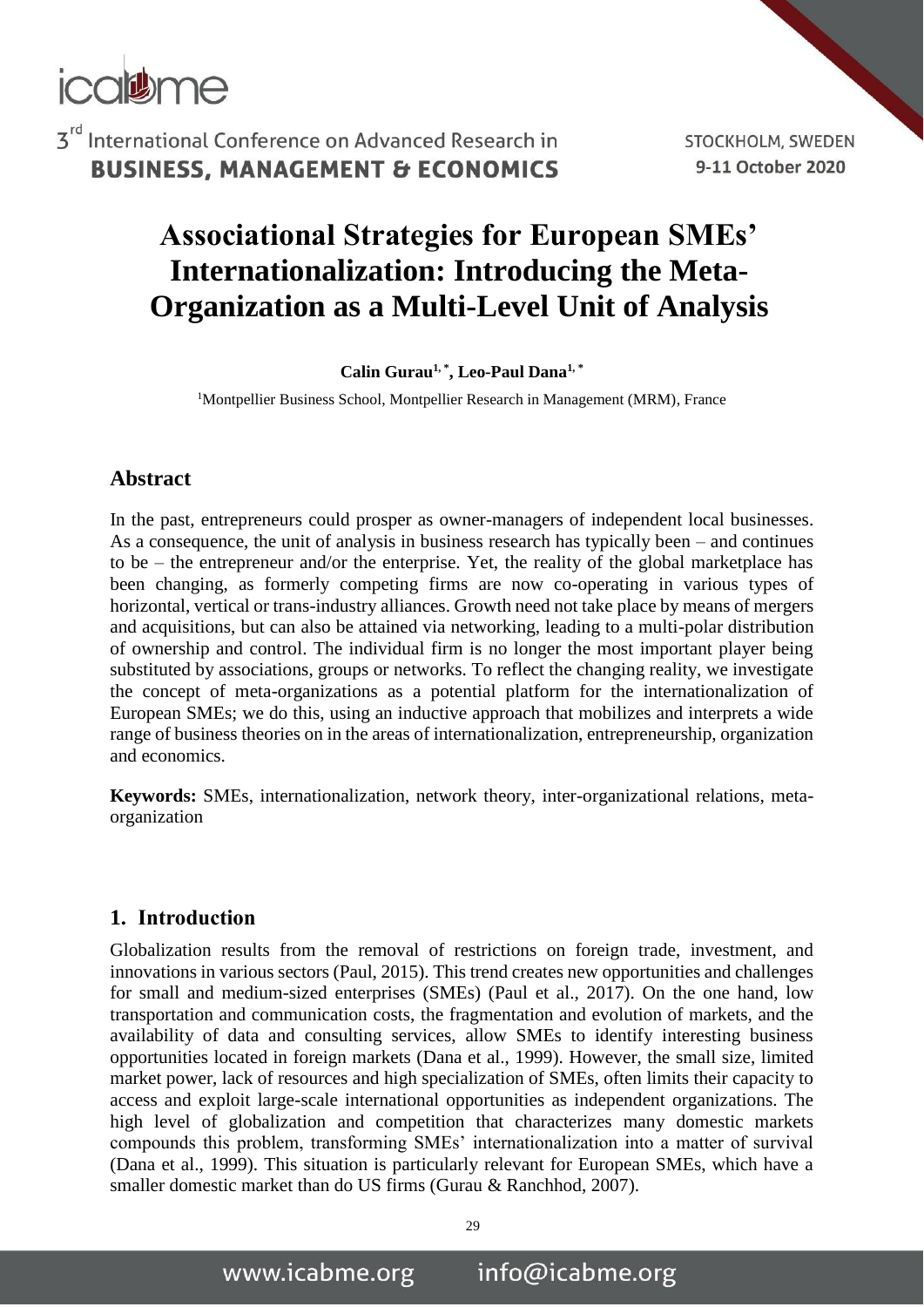# colume

## 3rd International Conference on Advanced Research in **BUSINESS, MANAGEMENT & ECONOMICS**

STOCKHOLM, SWEDEN 9-11 October 2020

To fill the gap between their level of organizational resources and the scale of international business opportunities, some SMEs use associational strategies; by creating or adhering to group of firms, they participate as members to the design and implementation of international business strategies (Wright & Dana, 2003). Paradoxically, some of these SMEs may not realize any direct international transactions, but can take advantage of international business opportunities through their membership in an international meta-organization. This situation requires a shift of research perspective, with the unit of analysis shifting to the metaorganization, that represents, on the one hand, a collective actor of internationalization and cross-border transactions, and, on the other hand, the institutional context in which individual SMEs act and interact with other organizations. Despite the increasing popularity of these associational strategies, the extant research is still largely focused on either the firm or the individual entrepreneur (Wright et al., 2007), while the role and functioning of metaorganizations is scarcely addressed in internationalization research (Viachka, 2013).

We address this knowledge gap, advocating and justifying the use of meta-organizations (Ahrne & Brunsson, 2008) as alternative units of analysis of international business processes. Using an inductive approach applied to the extant literature on SMEs' internationalization, our paper (i) provides a critical overview of the existing research streams; (ii) builds the arguments for a new research paradigm centred on meta-organizations; and (iii) makes propositions for the research topics that needs to be addressed both from an economic and managerial perspective.

This paper provides an original contribution to the SME internationalization literature, conceptualizing, describing and modelling an alternative research paradigm based on metaorganizational institutions. Although these meta-organizations represent consensual associations of SMEs and other types of organizations (public agencies, universities, local and national administration), they are more than the sum of their members, creating another level of organization, strategic planning and tactical action. Despite its theoretical approach, our study provides a series of practical recommendations for SMEs managers, meta-organizations' coordinators, and business regulators, geared towards enhancing the participation and performance of meta-organizations – considered as platforms of collective action - in international business transactions.

#### **2. Methodology**

To investigate and map the structural and functional characteristics of meta-organizations as platforms for SMEs' internationalization, we apply an inductive methodology based on a comprehensive literature review and interpretation in several inter-connected research areas. Our research starts with an overview of the main theories of internationalization – and specifically SME internationalization, focusing then on the interpretation provided by network theory, leading to international entrepreneurship and inter-organizational relations. The interorganizational relation field points then towards the institutional network theory, which is jointly studied by organization and economic studies, that complement each other to describe and explain the role of meta-organizations in the present economy, as well as the particularities of their structure and functioning, focusing on the main opportunities and challenges provided to the member organizations.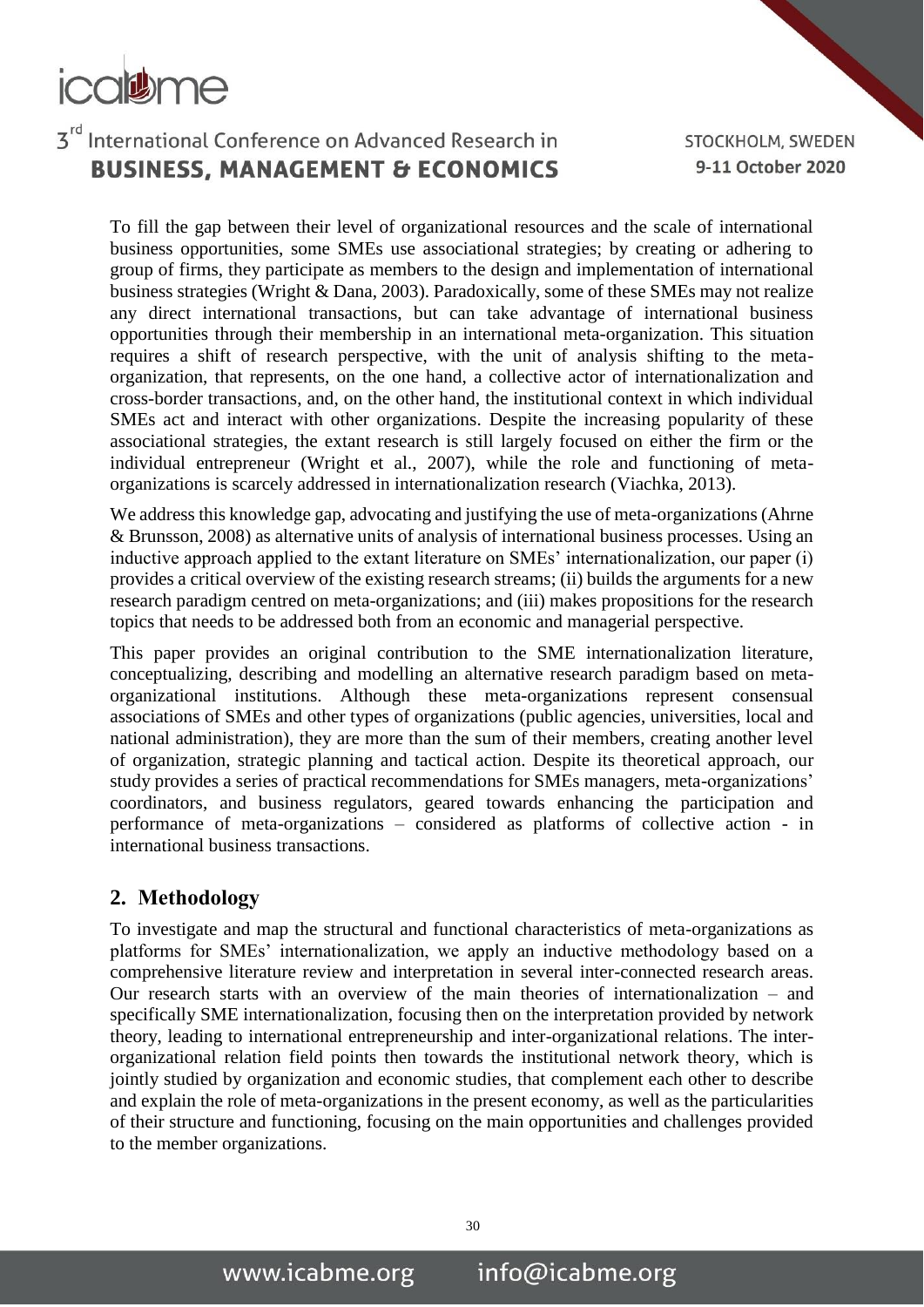

STOCKHOLM, SWEDEN 9-11 October 2020

The secondary data collection, analysis and interpretation was realized during a recursive research process: each domain of interest was investigated through an in-depth literature review, which provided insight and knowledge about main theories and concepts relevant for our investigation, and which further pointed towards topic of interest providing theoretical bridges with the complementary areas of research and through a gradual discovery, interpretation and accumulation of knowledge, with various research streams providing complementary information, insights and arguments regarding the complex and multidimensional concept of meta-organization. Our original contribution is expressed through positioning and interpreting the meta-organizational concept in the context of internationalization theory and practice, as a potential platform for effective SMEs' internationalization.

#### **3. SME internationalization theories and models**

Traditionally, international business was the realm of large companies, SMEs' activities having mostly a local or regional scope (Dana et al, 1999; Wright & Dana, 2003). From an economic perspective, the internationalization of multinational companies was successfully described and explained by the eclectic paradigm, developed and then refined by Dunning (1979, 2000), stating that large corporations develop their international activities using foreign direct investments, in order to achieve ownership, location and internalization advantages. In the 1970s, however, evidence increasingly emerged that some SMEs were taking advantage of foreign market opportunities, but using different methods and internationalization paths than did large corporation. The growing body of research into SMEs internationalization subsequently developed a series of explanatory models that focus on the firm and/or the entrepreneur as the unit of analysis. These two perspectives are often combined in all the major theories of SMEs' internationalization. The reason for this dual vision is the overwhelming influence of the owner-manager(s) profile and behaviour on the strategy and activity of the small firm.

#### **3.1 The Uppsala model**

The Uppsala model focuses on exporting firms, neglecting other possible internationalization paths. The evolution of an SME from a mainly domestic activity to a fully international profile is described as a slow, incremental process, which involves the gradual acquisition, integration, and use of knowledge concerning the characteristics of foreign markets, as well as an increasing commitment of company's resources towards international activities. The concept of psychic distance – defined as differences in factors such as language, culture and political systems between the domestic market of the firm and the targeted foreign market (Johanson & Wiedersheim-Paul, 1975) - is central to the model. This perspective predicts that a firm will first target the countries with a low psychic distance, in order to reduce the perceived risk of international operations and to increase the efficiency of information flows between the firm and the foreign market (Johanson & Vahlne 1977; 1990). Johanson and Mattsson (1986) suggest that some firms may initiate their internationalization process using foreign agents, already established in the target markets, in an attempt to reduce the need for investment and risk-taking in the early stages of the internationalization process.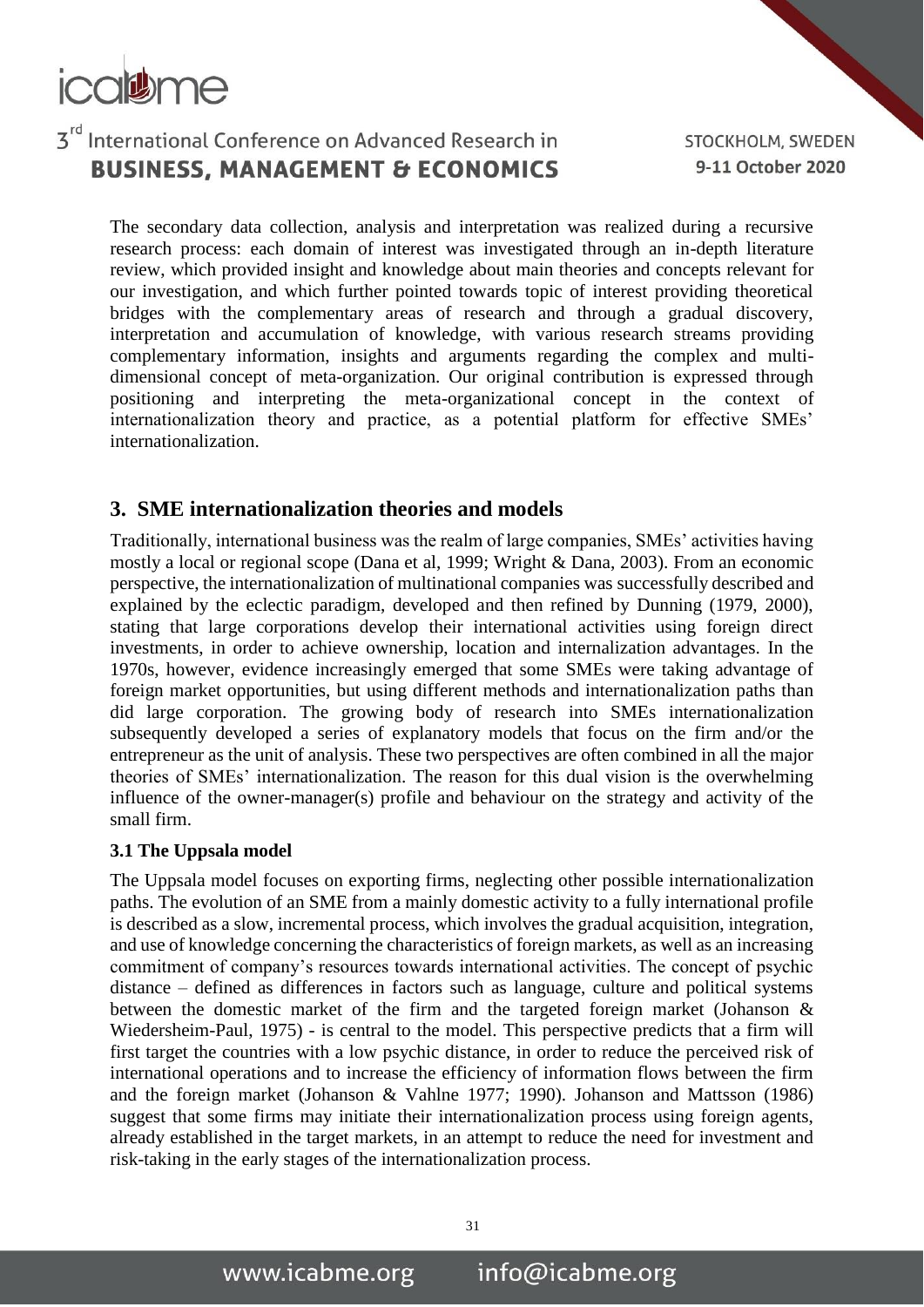### 3rd International Conference on Advanced Research in **BUSINESS, MANAGEMENT & ECONOMICS**

STOCKHOLM, SWEDEN 9-11 October 2020

#### **3.2 The Management Innovation model**

This model, also focusing mainly on export-oriented SMEs (Cavusgil 1980; Czinkota 1982; Reid 1981), explains the initiation and development of internationalization through a series of management innovations implemented within the firm. The original theory created by Bilkey and Tesar (1977) suggests the existence of successive organizational learning stages, which gradually increase the firm's knowledge base and, subsequently, its capacity to target and enter foreign markets. The Management Innovation model also emphasizes the role of the decisionmakers in firm's internationalization process (Collinson & Houlden, 2005). Reid (1981) indicates that firm managers' attitude, experiences, motivation and expectations will significantly impact the path and speed of the internationalization process. Reuber and Fischer (1997) consider that the international knowledge and experiences of the owner-entrepreneur or of the firm's management team may help SMEs to jump the initial stages of internationalization.

#### **3.3 The Born Global / International New Ventures model**

Although the stage-based models provided a logical framework that could explain the internationalization process of many SMEs, researchers also identified firms that became quickly internationalized, without following a gradual process. These firms were named Born Globals (Knight & Cavusgil, 1996), Global Start-ups (Oviatt & McDougall, 1994), High Technology Start-ups (Jolly et al., 1992), or International New Ventures (McDougall et al., 1994). Despite these different labels, all studies present the same organizational phenomenon: small firms, characterized by a strong entrepreneurial and market orientation, become involved in international trends in the first two-three years after their inception, and apply cutting-edge technology to speed-up innovation and internationalization (Knight & Cavusgil, 1996, 2004). The rapid internationalization of these firms was facilitated by a series of trends in the world economy (Madsen & Servais, 1997), such as the fragmentation and markets, the development of new market niches, and the growing availability of internationalization information and resources; the entrepreneurial orientation, capabilities and skills of the owner-manager (Shih & Wickramasekera, 2011), and the increased popularity of strategic alliances as means to access information or complementary resources required for international expansion (Freeman et al., 2006).

This model has outlined the entrepreneurial nature of the SMEs internationalization process, outlining the importance of entrepreneurial orientation for organizational competitiveness and success in foreign markets: "International entrepreneurship is a combination of innovative, proactive, and risk-seeking behaviour that crosses national borders and is intended to create value in organizations." (McDougall & Oviatt, 2000, p. 903). This definition was later modified, the international entrepreneurship phenomenon being characterized as "the discovery, enactment, evaluation, and exploitation of opportunities - across national borders to create future goods and services" (Oviatt & McDougall, 2005, p. 540).

#### **3.4 Reconciling the internationalization research streams**

Despite the apparent dichotomy between the stage-based and born global internationalization models, Madsen and Servais (1997) indicate that in most cases we encounter a combination of the two model, as even the Born Globals may follow an evolutionary path towards internationalization, which is often not taken into account by researchers. These apparent contradictions can be reconciled by shifting the focus of the analysis from firm to the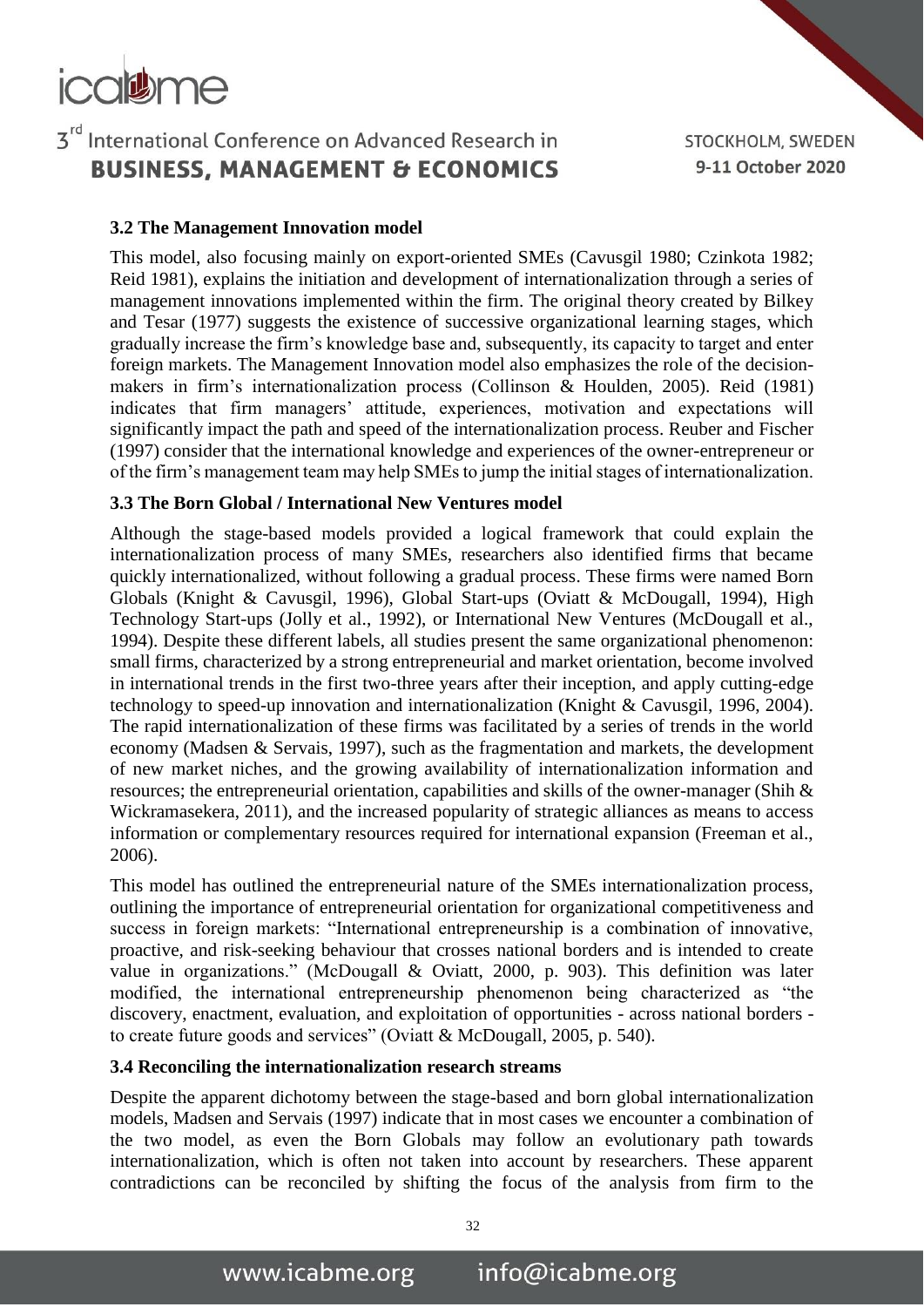## 3rd International Conference on Advanced Research in **BUSINESS, MANAGEMENT & ECONOMICS**

STOCKHOLM, SWEDEN 9-11 October 2020

entrepreneur, and considering the central influence of the owner-entrepreneur on the strategic orientation and activities of the firm (Manolova et al., 2002). Johanson and Vahlne (1977) adopt the perspective of a start-up firm, for which current business activities are often the only or the prime source of experiential knowledge. However, when the founder of a Born Global has prior knowledge and experience regarding the specificities of international markets in a particular industry, the internationalization decisions and commitments do not necessarily have to be slow and incremental (Madsen & Servais, 1997). On the other hand, the required knowledge and experience can also be accessed from external sources, using a networking strategy (Bell, 1995).

#### **3.5 The relational perspective**

Using a relational perspective (Dyer & Singh, 2007), firms can internationalize not only by using internal resources and knowledge, but also by accessing the necessary assets through partnerships and networks (Dana, 2001; Etemad et al., 2001). Thus, rapid and effective internationalization is not any more a matter of solving foreign country specific challenges, but rather to getting integrated into the appropriate networks and findings the necessary partners to produce and exchange relevant knowledge (Johanson & Vahlne, 2009). On the other hand, the international entrepreneurship approach outlines the importance of the personal contacts identified and developed by the owner of the SME: "After an entrepreneurial actor discovers or enacts an opportunity and perceives the technologies that enable internationalization and the competitors that motivate it, the entrepreneur uses established network links that cross national borders to explore where and how quickly the opportunity can be exploited in foreign locations." (McDougall & Oviatt, 2000, p. 544). Inter-firm and inter-personal relationships, and the resulting networks can thus be defined as an extended resource base that needs to be accessed, nurtured and exploited.

SMEs can use a relational approach to access complementary resources (Gurau, 2008) either by getting integrated in groups of other small firms, developing symbiotic relationships with large corporations, or using a combination of these two strategies. A growing stream of literature (Dana et al., 1999, 2000, 2008; Wright & Dana, 2003) describes the symbiotic relationships developed between small firms and multinational enterprises, as an increasingly popular relational strategy for SMEs' internationalization: "In the contemporary global business environment, SMEs and MNEs increasingly have the potential to complement each other, resulting in new, synergistic relationships. MNEs are more often using SMEs for specialized tasks involving inventiveness, creativity, and local expertise; while SMEs benefit from the large resource base and the global-market reach of the MNEs." (Dana et al., 1999, p. 101). However, the organizational power unbalance between these partners can raise important challenges for the small firm (Acs et al., 1997; Wright et al., 2007), which may – formally or informally - be integrated into the hierarchical system of the multinational corporation, becoming totally dependent of the resources controlled by the large organization (O'Farrell et al., 1998).

The growing role of symbiotic relationships and networks actuates the liability of interorganizational coordination, as the available resources are not under the full control of any single organization, but rather an object of collaboration, negotiation and exchange. From this perspective, Johanson and Vahlne (2009) predict that "international business network coordination will become an increasingly important phenomenon with strong implications for firm-specific advantage as well as for internationalization" (p. 1486). Relational strategies are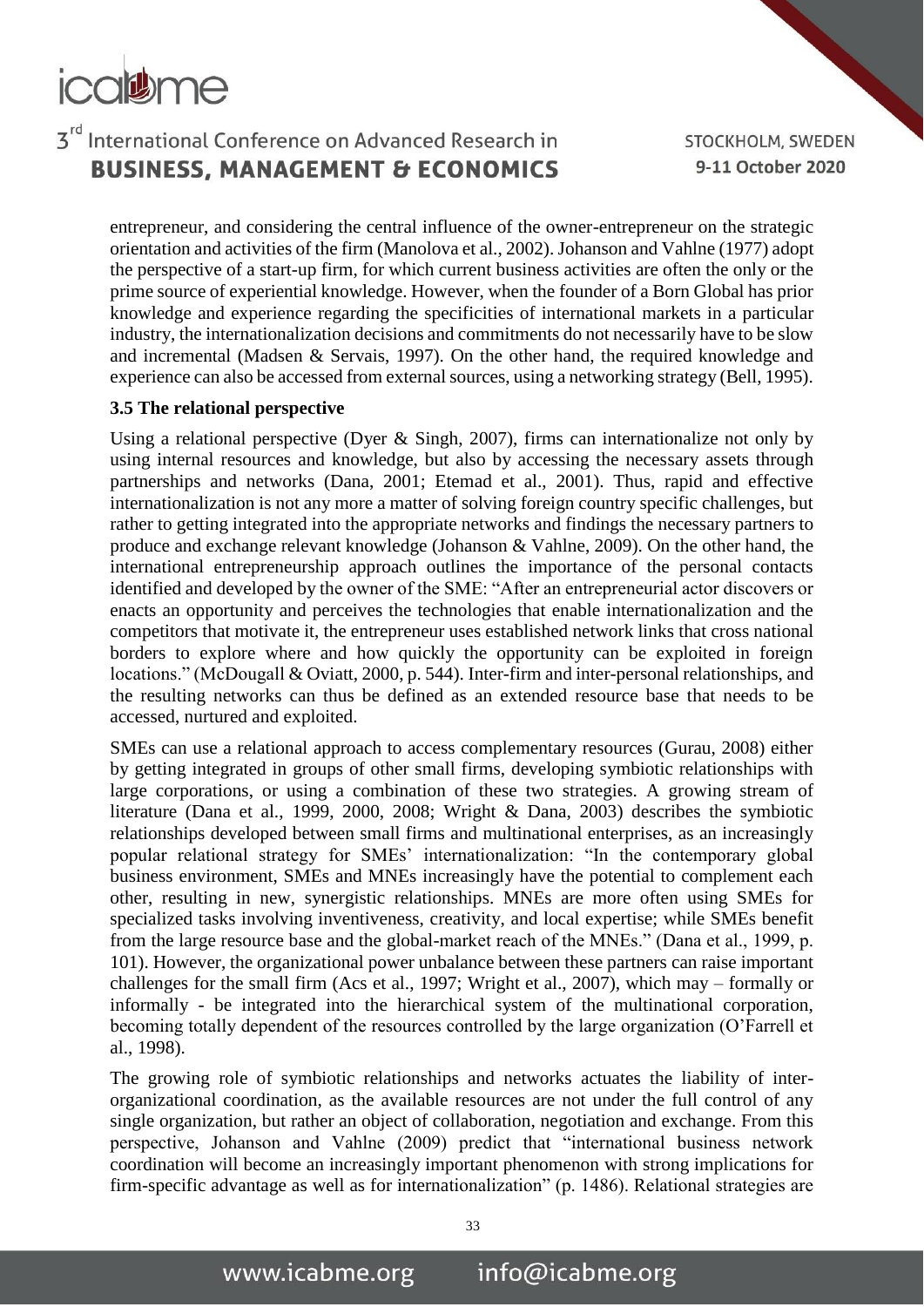

STOCKHOLM, SWEDEN 9-11 October 2020

thus characterized by three central elements: (i) the integration of the firm into a network of partnerships; (ii) the use of these relationships to pool, develop, exchange or access resources; and (iii) the necessity of business network coordination.

#### **4. Meta-organizations as enactment of the relational strategy**

The three characteristics of the relational strategies presented above point towards the concept of meta-organization (Ahrne & Brunsson, 2008). A relatively new concept in business theory and practice, meta-organizations are defined as: "networks of firms or individuals not bound by authority based on employment relationships, but characterized by a system-level goal" (Gulati et al., 2012, p. 573). They represent a new form of inter-organizational or inter-personal coordination, which is not based on formal authority, and which can be considered as a unit of analysis, that incorporates two inter-dependent levels of action: a network level, which includes the participant organizations, their inter-organizational relationships and the system of mutual coordination; and a meta-organizational level, focused on the positioning, strategy and activities of the meta-organization, as an integrated business organizational unit.

Yet, this level of integration may vary both from one network to another, as well as in time, for the same network. Gulati et al. (2012) identify four meta-organizational designs, determined by (a) the permeability of boundaries and (b) the degree of hierarchical stratification. Each of the four resulting meta-organizational types: (i) closed community – closed boundaries and low hierarchical stratification; (ii) open community - closed boundaries and low hierarchical stratification; (iii) extended enterprise; or (iv) managed ecosystem - open boundaries and low hierarchical stratification, create various inter-organizational contexts that manifest and evolve differently over time.

Another useful typology that points toward relevant differences in the type and scope of interorganizational coordination is suggested by Viachka (2013); meta-organizations may be created by firms established in a specific geographical location (clusters), by firms from the same sector (professional associations), or as a combination of location and sectoral association (sectoral clusters). In addition, a firm is often participating in different networks and meta-organizations, assuming various roles and targeting different organizational objectives.

In our opinion, meta-organizations represent a specific type of inter-organizational network. The necessity of this conceptual clarification is determined by the ambiguity created by various definitions and interpretations of networks (Knight & Pye, 2006), and by the different perspectives that can be adopted for their analysis (Oliver & Ebers, 1998; Powell & Smith-Doerr, 1994). For example, some authors (Coviello & Munro, 1997; Johanson & Vahlne, 1992) indicate that markets are structured as networks, which means that any active business organization is automatically part of one or several (market) networks, which are based on the exchange relationships which connect firms to each other during market transactions (Rietveldt & Goedegebuure, 2014). However, from the perspective of economic theory, the arm-length transactions between the various buyers and sellers embedded in a market are the result of independent acts based on the self-interest of each participant, these actors having no direct relationship with each other (Investopedia.com), which contradicts the definition of markets as networks.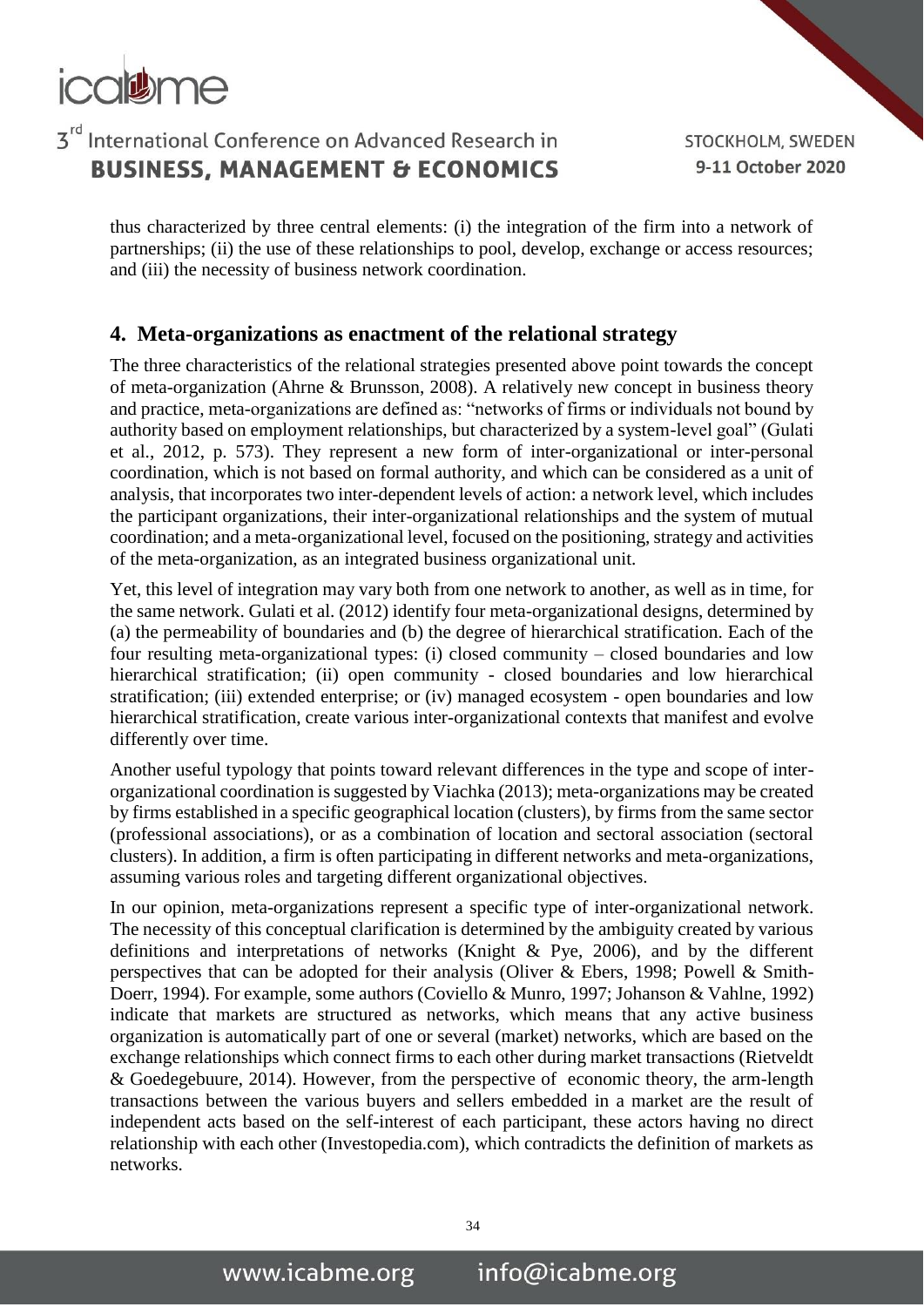

STOCKHOLM, SWEDEN 9-11 October 2020

To distinguish between 'markets as networks' and 'meta-organizations as networks', we consider meta-organizations as institutional forms that cover the intermediate area between markets and hierarchies (Elsner et al., 2009). These three institutions are considered in the economic theory as the main forms of reducing the transaction costs associated with interorganizational transactions; however, the dichotomy of markets versus hierarchies, as idealized and extreme forms of reducing transaction costs, is hardly in line with the present market realities. Critics of this neo-classical perspective (Elsner, 2005; Langlois, 2003; Wright & Mukherji, 1999) emphasize that, on the one hand, abstract markets in which the contact between various business actors is exclusively mediated by price, and, on the other hand, powerful hierarchies which optimize the costs of repetitive transactions though organizational boundaries, internalization and control, do not provide effective answers to the challenges of the modern-day economy, characterized by uncertainty, hyper competition, and extreme turbulence: "In times of de-regulation and 'dis-embedding' of the 'markets', of global spatial and functional fragmentation of value-added chains in the face of complex products, and, thus, required technological interoperability and net-technologies, interdependent decision-making and coordination and cooperation problems have come to dominate the economy." (Elsner et al., 2009, p. 5). A combination of these two extreme models may represent the best solution to these problems, increasing competitiveness through a combination of organizational specialization, collaboration and inter-organizational coordination, which enhances the flexibility and adaptability of dynamic meta-organizational structures: "With complex structure, evolutionary process, and emergence, the 'boundaries of the firm' become not only shifting but also fuzzy, and both the vertical and horizontal boundaries then do not only depend on technological opportunities, but on complementary capabilities, absorptive and learning capacities, and path dependencies, and external relations of the firm […]" (Elsner et al., 2009, p. 4)

As embodiments of the network concept, meta-organizations are fundamentally different from markets and hierarchies (Fukuyama, 1999). While markets are organized around competition, and the structure and functioning of public or commercial organizations are based on authority and obedience, the governance logic of networks is centred on negotiation and purposeful cooperation over time (Mayntz, 1993). On the other hand, as the members of the metaorganization retain their status of independent organizations, it is possible that they enter in competition one with each other, or even with the meta-organization as a whole (Berkowitz & Dumez, 2016). The paradoxical co-existence of inter-organizational collaboration and competition leads to a situation of coopetition (Bengtsson & Kock, 2014), which can create tensions between the interests of various meta-organizational members (Dumez, 2008).

Considering the insights provided by the economic, organization and entrepreneurship theory, we trace the following characteristics of meta-organizations:

• they represent networks or associations of organizations that can have different profiles, interests, activities and sizes, which have reached consensus to participate to pursue a systemlevel goal that may provide benefits, but also risks, for all the members;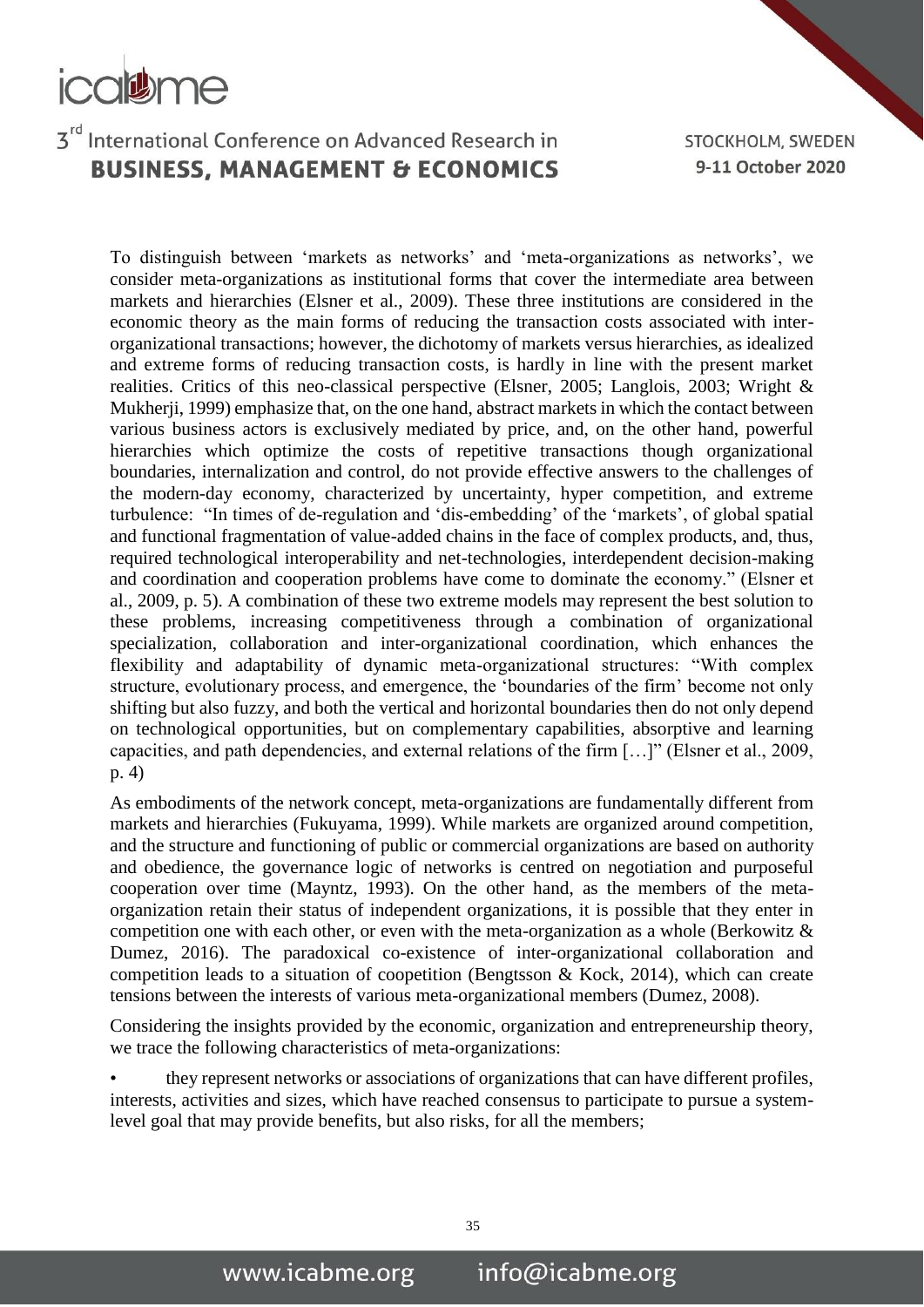

STOCKHOLM, SWEDEN 9-11 October 2020

• by integrating and representing a multitude of independent organizations, the metaorganization constitutes a second-order organizational unit which has its own identity and strategy;

• the integration of the members in a meta-organization is based on an clearly expressed decision – which can be implicit or explicit, and expressed in a formal or informal way - made by each member, which is usually manifested through adherence to a set of rules which determines the structure, functioning and governance of the meta-organization;

the members commit and pool resources to enact the structure, activity and governance of the meta-organization, usually on a long-term basis;

• the manager of each member has a dual role – on the one hand to manage and coordinate the activity of its organization, and, on the other hand, to participate to the governance of the meta-organization through its active participation in the representative coordination bodies/committees; these functions permit not only to provide managerial resources and skills to the meta-organization, but also to defend the position and the interest of the member organization;

meta-organizations are based on a logic of negotiation and long-term cooperation, which involves, in time, the development of a common culture of trust and a convergent strategic vision;

• the governance and control of meta-organizational members is realized using formal and informal institutions, rules, procedures and customs.

the meta-organization structure and functioning is based on the coexistence of diverse organizational structures and interests, which are addressed, expressed and reconciled through a dynamic equilibrium between cooperation and competition between participating members.

#### **5. Meta-organizations as collective entrepreneurial strategies**

The federative nature of meta-organizations combined with their structure and functioning as a unique unit of strategic action indicates the potential applicability of a collective entrepreneurship model, defined as "the emergence of jointly owned patron-controlled entities seeking rents at multiple levels exhibiting group innovation attributes, opportunity-seeking behaviour and uncertainty-bearing characteristics" (Cook & Plunkett, 2006, p. 427) or of collaborative entrepreneurship perspective (Miles et al., 2005) which is centred on an organization composed of firms from different industries, that collaboratively pursue a joint strategy of continuous innovation.

These two models clearly share common elements with the structure, functioning and objectives of meta-organizations. The association of several small firms to address a market opportunity, that is too large and/or too complex for each individual organization, demonstrates strong entrepreneurial vision and creativity by combining market orientation and associational strategies. On the other hand, the symbiotic business relationship developed between large and small firms may be used by the multinational corporations to rekindle their entrepreneurial and innovative spirit, and apply a more daring and flexible approach to market opportunities.

36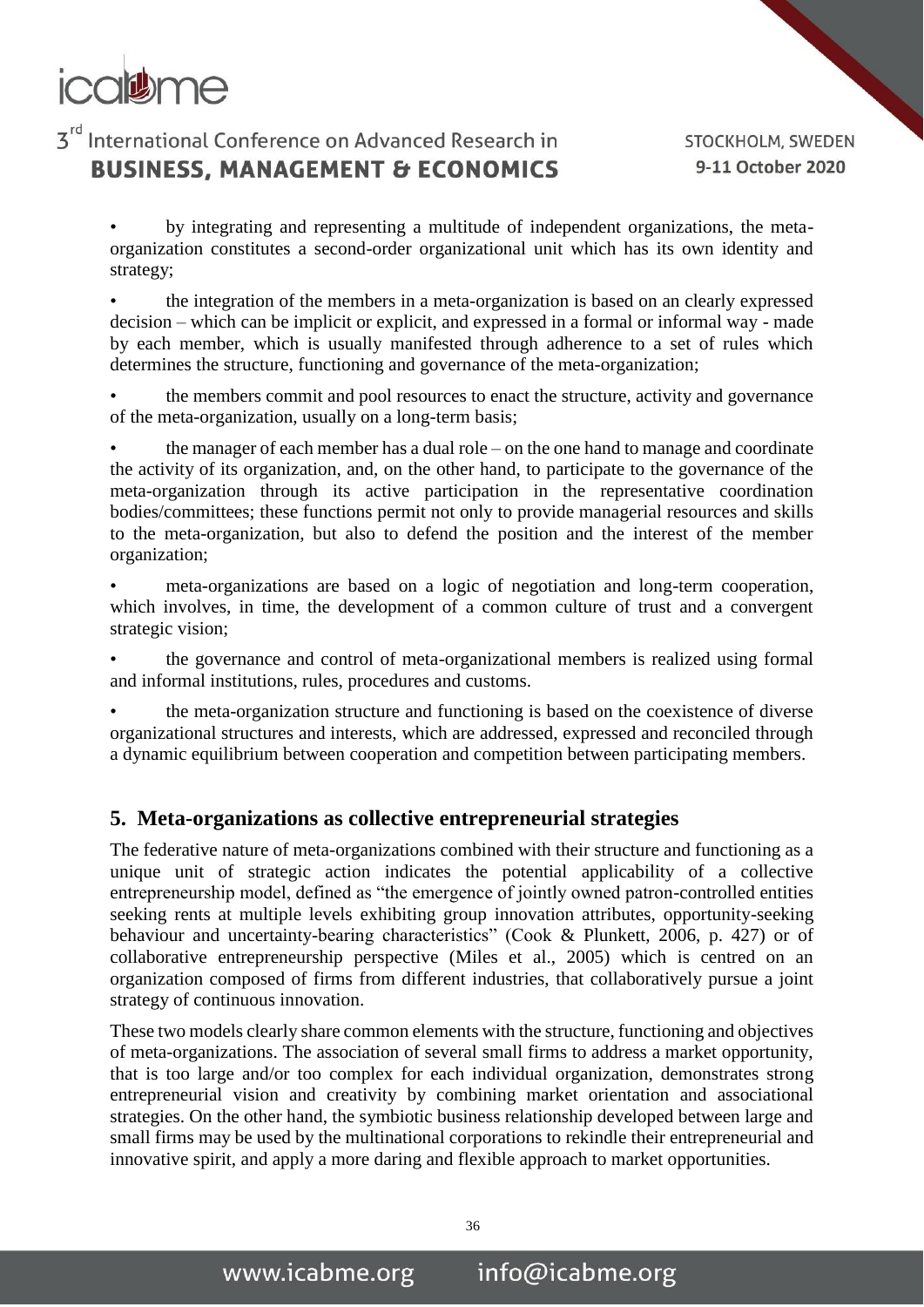# colume

## 3rd International Conference on Advanced Research in **BUSINESS, MANAGEMENT & ECONOMICS**

STOCKHOLM, SWEDEN 9-11 October 2020

In our opinion, the application of the entrepreneurial orientation concept to meta-organizations should differentiate between the member firm level and the meta-organizational level. On the one hand, the firm that decides to integrate a meta-organizational structure demonstrates proactivity and innovativeness; however, collective action and coordination do not indicate the entrepreneurial propensity to take risk, but represent risk reduction strategies. On the other hand, the meta-organization as unit of analysis can apply a full entrepreneurial orientation, taking advantage of the larger pool of resources and capabilities created through interorganizational association and collaboration. This collective/collaborative form of entrepreneurship may thus represent the ideal organizational solution to enhance the risk-taking capacity at meta-organizational level, while reducing and mitigating the risk at firm level.

Considering the meta-organizational structure and functioning from an evolutionary perspective, we can posit the gradual transformation over time, of collective/collaborative entrepreneurial relations and actions into a community entrepreneurship project (Pierre et al., 2010). This change is determined by the development, through repeated interactions and transactions, of a series of inter-organizational trust-based routines, practices and symbols, which may form the fabric of an integrated meta-organizational culture. In comparison with a simple inter-organizational collaboration founded on the short-term, opportunistic convergence of individual interests, which is specific for the collective forms of entrepreneurship, community entrepreneurship builds upon shared values and principles developed through a common inter-organizational history and culture (Peredo & Chrisman, 2006).

#### **6. The role of meta-organizations in SME internationalization**

When initiating the internationalization process, most SMEs are confronted with: (i) the liabilities of expansion – expressed through the additional costs of conducting cross-border transactions (Zaheer, 1995); (ii) newness – determined by the novelty of the foreign market environment that raises the transaction costs for an inexperienced firm (Teece, 1986); (iii) foreignness – entering a foreign market which has different institutions and rules of behaviour creates challenges for an SME which is lacking the understanding provided by a shared history and business context (Zaheer, 2002); and (iv) perceived risk – the previous three liabilities increase the economic, political, technological risk of entering a foreign market, which is exacerbated because local competitors have better knowledge of domestic regulatory frameworks and business rules (Ahuja, 2000).

Although relational strategies are nowadays considered as highly effective in enhancing and speeding SMEs' internationalization by addressing these liabilities, research remains focused mainly on the patterns of firm internationalization rather than on the structure and functioning of the network itself (Falize & Coeurderoy, 2012). This issue is directly related with the unit of analysis adopted by internationalization studies of SMEs– that are usually centred on the firm or the entrepreneur (Wright et al., 2007). Although we recognize the validity of this approach, the increased application of the network theory and popularity of associational strategies for SMEs' internationalization require a paradigm shift, in which meta-organizations as networks of coordinated organizations are also considered as a valid unit of analysis. This paradigm shift is supported by the triple perspective on networks developed by the organization and management literature (Knight & Pye, 2006): networks as logic of organizing, networks as an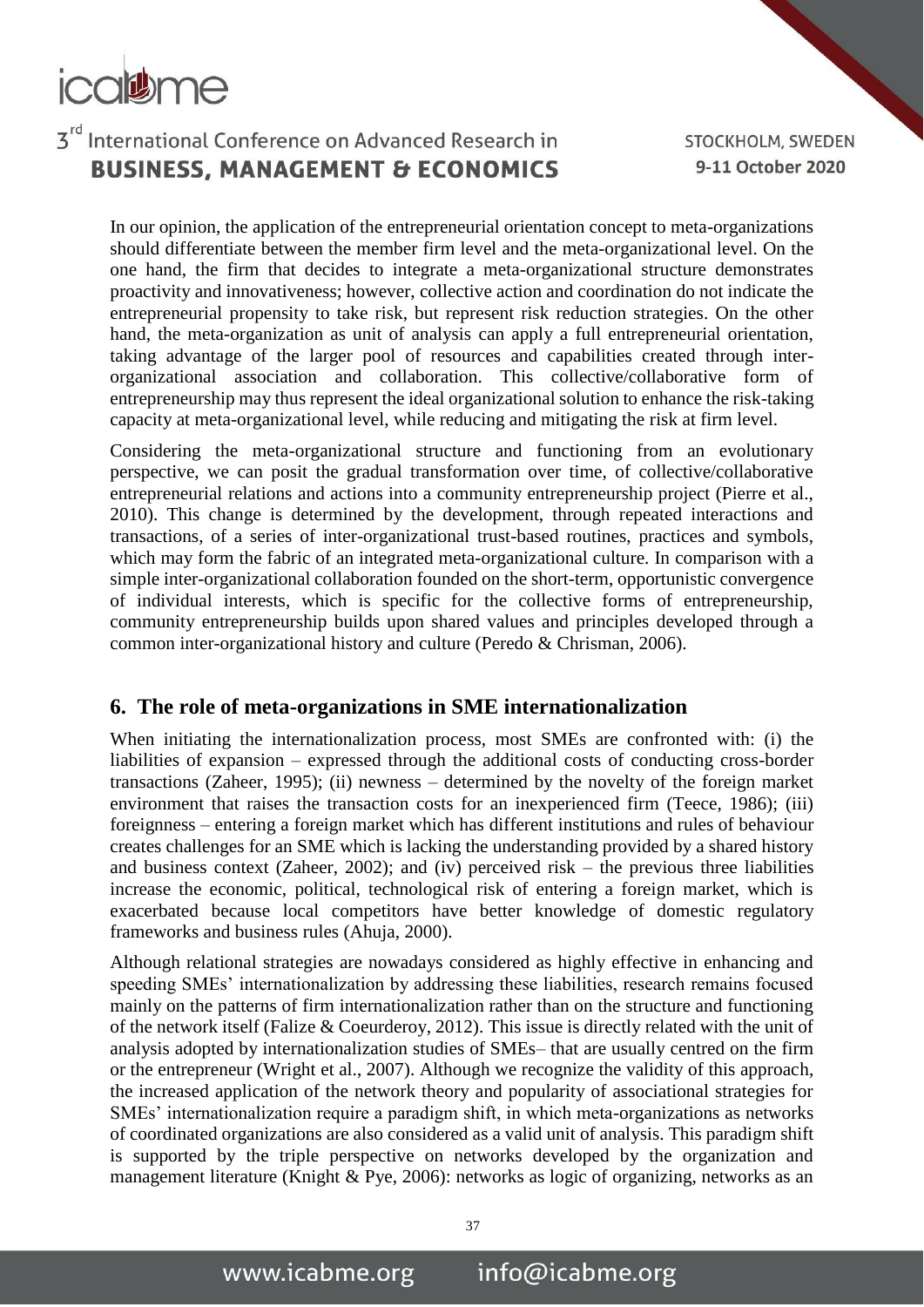## 3rd International Conference on Advanced Research in **BUSINESS, MANAGEMENT & ECONOMICS**

STOCKHOLM, SWEDEN 9-11 October 2020

analytic perspective, and networks as a systemic entity that can be regarded as a unit within the organizational domain. The interdependence of these three complementary perspectives indicates the multilevel and paradoxical nature of the network as unit of analysis in international business studies, and requires a clear delimitation and definition of the adopted interpretative approach. For example, networks can be viewed as the logic of organizing the web of transactions and relationships that form an international market; or, by studying the relationship portfolio of a specific firms, the analytical perspective of networks can be applied to identify the relational units, their network position, and the strength or frequency of links between them; finally, by considering the coordinated network as an actor within the organizational domain, we shift the analysis from the level of the firms integrated into the network to the level of metaorganization which participates in its own name to cross-border activities.

To clearly situate the role of meta-organizations in SMEs' internationalization, it is necessary to consider the activities that can be defined as international. Extant literature takes an implicit view that internationalization is mainly selling to international customers, but this limits significantly the scope of international activities. Some firms may be integrated in cross-border value networks without even having a final product or service to offer – as it is the case of small biotech firms that often initiate their international operations through cross-border purchasing (Gurau, 2007). For this reason, we define internationalization as the performance of any activity that creates value using a cross-border exchange. This definition is compatible with the existing definitions of international entrepreneurship (McDougall & Oviatt, 2000; Oviatt & McDougall, 2005), if we consider that these cross-border value creation activities represent the result of identifying, addressing and exploiting market opportunities. This extended internationalization domain includes meta-organizations that focus partially or exclusively on cross-border purchasing activities – such as the groups or cooperatives of buyers – by aggregating the demand of a large number of small clients to increase bargaining power and obtain lower prices per unit of acquisition.

A potential typology of meta-organizations is their categorization in terms of the homogeneity/heterogeneity of their members. From this perspective, we distinguish homogeneous meta-organizations such as professional associations, from heterogeneous ones, comprising organizations from different economic sectors, and from combined metaorganizations, which integrate the two previous forms. The prototype of the homogeneous meta-organization is the cooperative, defined as "an autonomous association of persons united to meet common economic, social, and cultural goals. They achieve their objectives through a jointly-owned and democratically-controlled enterprise." (European Commission, 2018), while the heterogeneous one is similar with an integrated value chain (Porter, 1985) which represents the meta-organization as a system, made up of subsystems (members) each with inputs, transformation processes and outputs, that are logically connected through the complementarity of their productive activity which ultimately results in a final product. Meta-organizations can also be considered 'born global' when their members are localized in different countries, or 'gradually-globalized' when they followed a stage-model to internationalize.

The internationalization approach of meta-organizations can be either proactive or reactive: in the first case, the meta-organization is initially created to facilitate members' activity in a regional or national market, and then, the increased globalization provides opportunities for international expansion that are identified and addressed; in the second case, the creation of the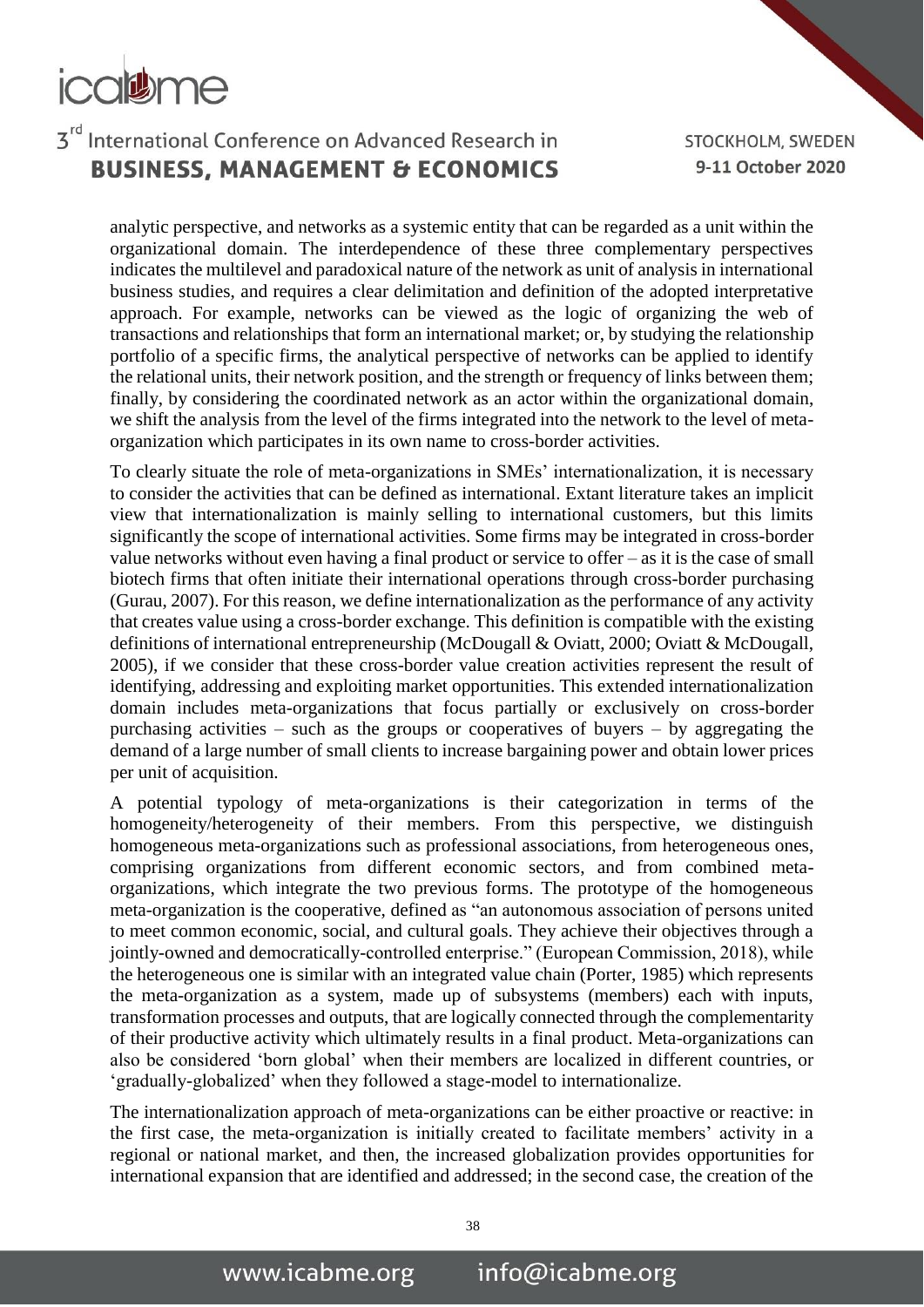

STOCKHOLM, SWEDEN 9-11 October 2020

meta-organization may be determined by a demand which is either too large or too complex for an independent organization. As a reaction to this opportunity, a meta-organization is specifically created to address the demand, attracting the number and the profile of organizations that can provide the necessary quantity and quality of the required product or service.

Considering that meta-organizations are second-order systems composed of a series of independent organizations, but which act as unitary entities in international transactions, we may encounter the situation in which all the members of the meta-organization are domestic organizations, while the activity and scope of the meta-organization is international. However, the most frequent case is when some members of the meta-organization are already internationalized, providing a bridge head for the cross-order activity of the meta-organization.

#### **6.1 The relevance of meta-organizations for the internationalization of European SMEs**

Meta-organizations are a global phenomenon, but, from an internationalization perspective, we posit that European SMEs can particularly benefit of this associative form of interaction and coordination. First, Europe is a unique agglomeration of countries within the world (Ratten et al., 2007). European countries are diverse in size, political background and economic development. Europe has both island economies and transition economies and its developed economies range from the very small (for example, Vatican City) to the very powerful (for example, France, Germany or United Kingdom). Moreover, Europe is influenced by the two major world trade networks, the European Union (EU) and the World Trade Organization (WTO) that provide many opportunities for foreign direct investment (FDI) and export.

Second, despite their differences in the level of development, European countries can be defined as predominantly liberal economies, characterized by a globalized offer and demand (as the many available products and services, but also the buyers, sellers and intermediaries acting on these markets foreign are foreign), hyper-competition, and a highly developed institutional framework, both at national and at European level.

Third, all Europe economies contain a large proportion of SMEs – in fact, more than 99% of the business organizations (Airaksinen et al., 2015). These firms are often confronted with a competitive conundrum: although rich in opportunities and institutional support, the European markets are too small, too competitive and too internationalized to provide a safe option for survival and development. On the other hand, despite the geographical proximity of the other European markets, the psychic distance between these countries is still significant, despite the harmonization of commercial legislation amongst European Union members. In these conditions, even an exporting activity in another European country should be treated as an international operation, requiring resources and knowledge that are often beyond the capability of a small company. For these reasons, associational strategies, and the resulting metaorganizations, can represent an effective platform for the internationalization of European SMEs. The European Union has even created an institutional form to facilitate the creation and functioning of transnational meta-organizations: "The European Cooperative Society (SCE) is an optional legal form of a cooperative. It aims to facilitate cooperatives' cross-border and transnational activities. An SCE must unite residents from more than one EU country." (European Commission, 2018).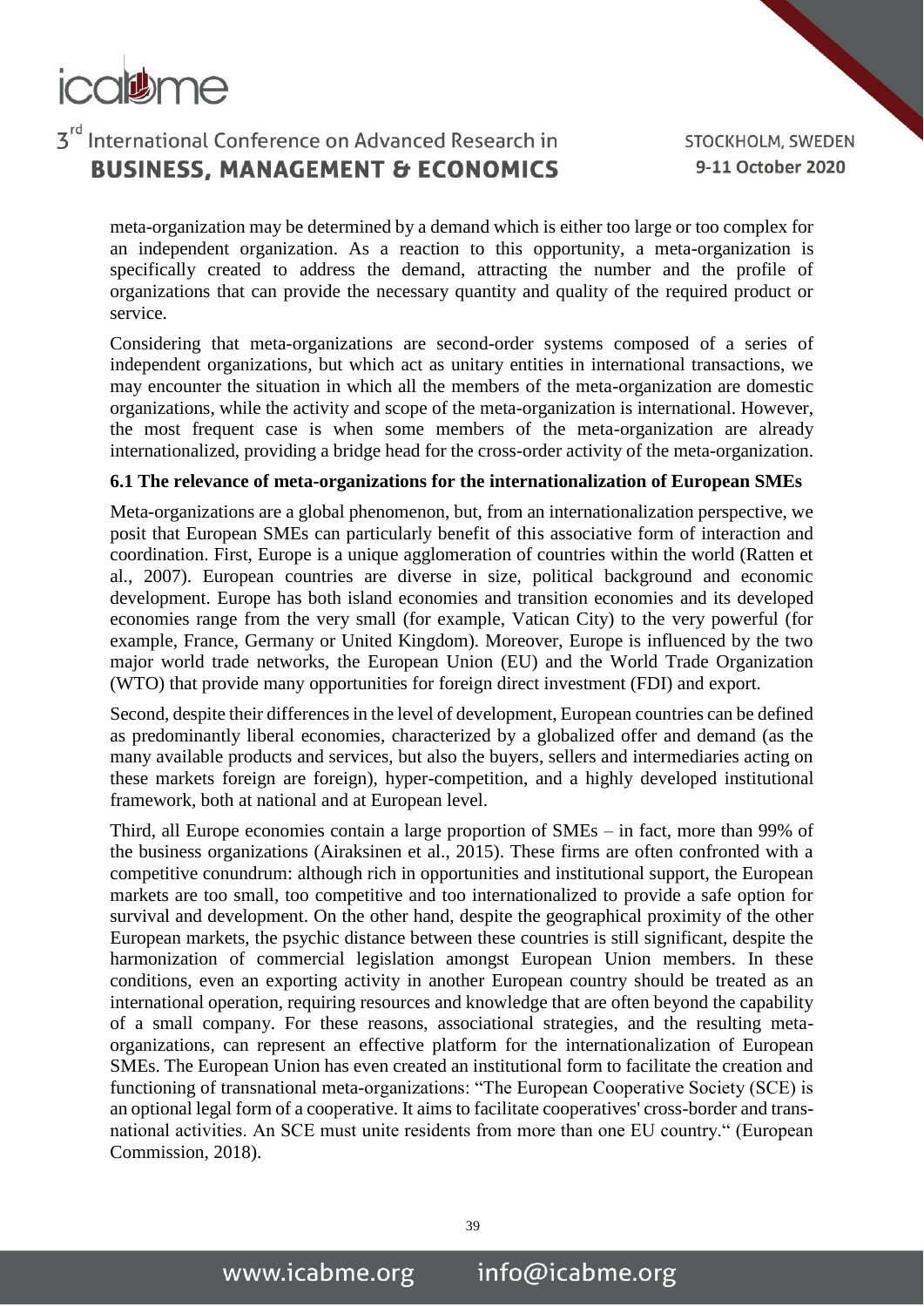## 3rd International Conference on Advanced Research in **BUSINESS, MANAGEMENT & ECONOMICS**

STOCKHOLM, SWEDEN 9-11 October 2020

Although research on the international activity of meta-organizations is still rather scarce, the extant literature contains several interesting examples of European associations and cooperatives that developed an international or even a global business presence, such as: the Austrian, Dutch, French and German cooperative banks (Howarth & Quaglia, 2016), the Mondragon Cooperative Complex founded in the Basque region of Spain (Errasti et al., 2003), the Italian productive cooperatives (Leite & Duaibs, 2017), cooperatives from the dairy and meat industry from Denmark, Germany and the Netherlands (Theuvsen & Ebneth, 2005), or the Portuguese industrial business associations (Costa et al., 2017). Future research should further develop this topic, providing a more detailed analysis of the benefits and challenges offered by meta-organizations as an internationalization platform for European SMEs from various countries and different economic sectors, as well as a deeper insight into the development and coordination of international operations.

#### **7. Meta-organization's creation and governance**

The economic rules involved in meta-organization's creation and governance stem, on the one hand, from the intermediary position of meta-organizations as networks between markets and hierarchies (Elsner et al., 2009), and, on the other hand, from the double level of its structure and functioning – independent members and the coordinated meta-organization (Gulati et al., 2012; Viachka, 2013).

As intermediate organization forms between markets and hierarches, meta-organizations are well positioned to minimize transaction costs and aggregate distributed resources in a coordinated system of value creation: "the real-world organizational dimension builds upon direct interdependence and direct interaction processes, cumulatively learned and habituated forms of cooperation to overcome social dilemmas and solve coordination problems" (Elsner et al., 2009).

From the perspective of a dual-level system, that includes the members' level and the metaorganizational level of perception, management and action, which are coexistent and interdependent, the meta-organization structure and functioning raises challenges in solving transaction costs, agency, and resource-dependency problems: "According to the Transaction Costs Economics, organizations are driven by the need of reducing costs when interact with each other; according to the Agency theory, organizations are driven by the need of aligning the behaviours or outcomes of the other parties to expectations; according to the Resource Dependence theory, organizations are driven by the need to control the resources that are critical to them." (Rossignoli & Ricciardi, 2015, p. 7).

To overcome the natural tendency of SMEs to preserve at all costs their autonomy, the firm manager should be convinced that by participating in a meta-organization it can reduce significantly the transaction costs and access indispensable resources for national and international competitiveness (Viachka, 2013). Although the meta-organization, by definition, includes members that remain independent in terms of strategic decision and management, in order to achieve a real coordination each member organization needs to surrender, permanently or temporarily, some autonomy (Ahrne & Brunsson, 2010). Whereas this seems to contradict the basic tenet of a meta-organization, this transfer of authority from organizational to meta-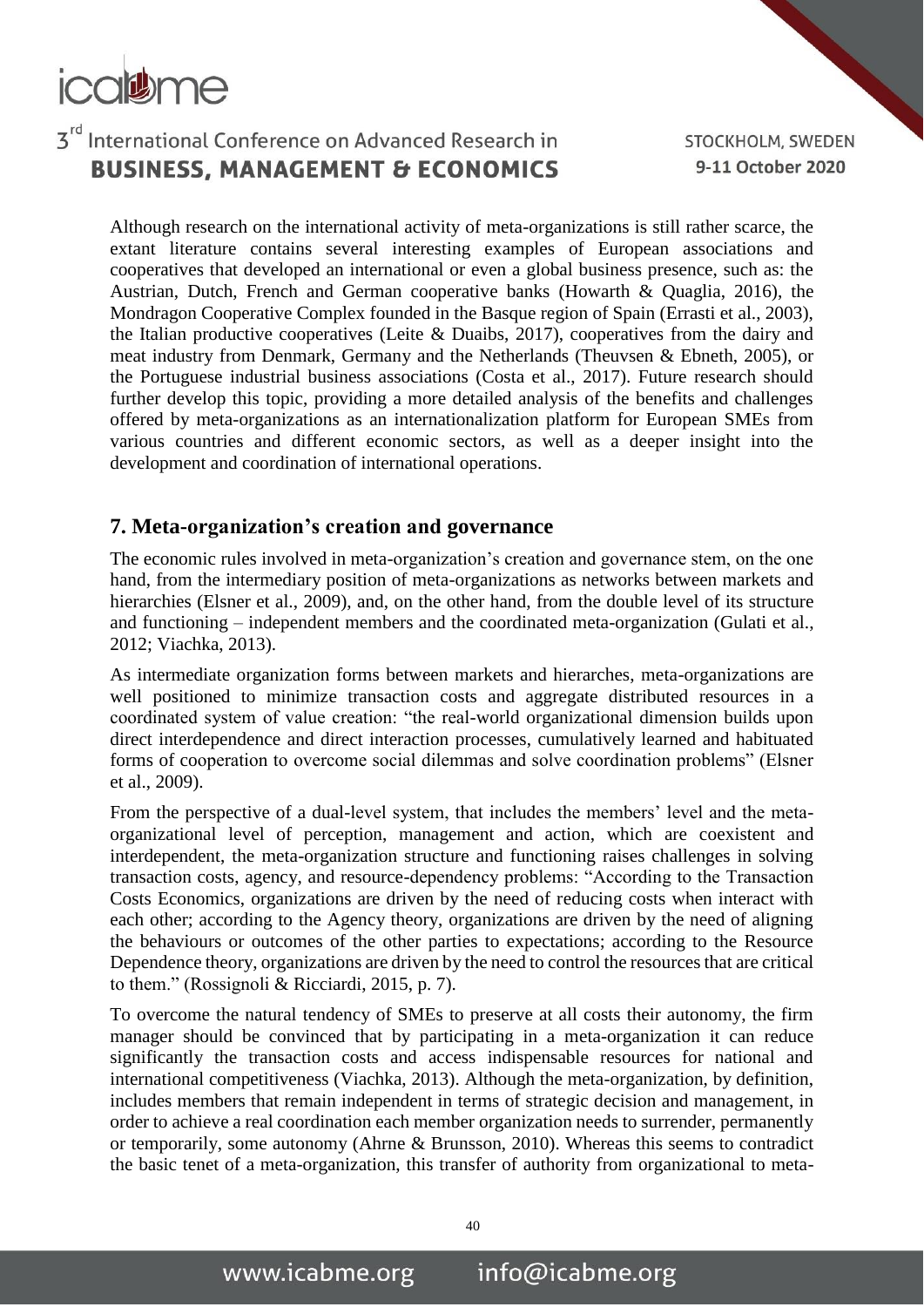# 3rd International Conference on Advanced Research in **BUSINESS, MANAGEMENT & ECONOMICS**

STOCKHOLM, SWEDEN 9-11 October 2020

organizational member is validated by the freedom preserved by each member to reverse this decision at any time, and by the direct participation of each firm's manager(s) to the collective decision making, implementation and coordination of the meta-organization (Gulati et al., 2012). In fact, this collective and democratic participation to meta-organizational governance and management – well expressed in the cooperative model of governance – is the only possibility to avoid agency and opportunistic behaviour problems, ensuring a fair mobilization of resources and an equitable distribution of benefits or losses amongst meta-organizational members.

However, to achieve superior management efficiency, some meta-organizations may adopt a trilateral form of governance building "a separate, external, management entity composed of professional agents in order to monitor the parties' behaviours and to administer the process of collective decision making" (Park, 1996, p. 812), in which case, agency problems may resurface, as information asymmetries will emerge between member organizations and the central management bodies.

The level of initial coordination between the members of a meta-organization will be determined by the inter-organizational psychic distance – which can be significant, especially in transnational meta-organizations. Collaboration and coordination will usually improve with time, as repeated interactions between members leads to inter-organizational trust, but also to the development and enactment of common routines, procedures and symbols that progressively result in a distinctive meta-organizational culture. On the other hand, interorganizational coordination requires also the existence and application of specific control mechanisms, which can be either formal managerial control procedures, or an informal control rooted in inter-organizational and inter-personal culture (Dekker, 2004).

The economic rules of meta-organizations have been mainly analysed in relation to domestic inter-organizational networks, the international or transnational element being largely neglected. This knowledge gap requires further investigations regarding the importance and impact of international dimensions on the creation, structure, functioning, and governance of meta-organizations.

#### **8. Concluding recommendations and remarks**

This study investigates the relevance of the meta-organizational concept for the SMEs' internationalization theory and practice. Although meta-organizations have many common elements with the network theory, in our opinion, they represent a specific form of networks – that apply an organization institutional framework to associations of independent organizations. Despite the popularity and prevalence of meta-organizations in the modern society, the description and analysis of their structure, functioning and coordination mechanisms are still scarce, this new research stream emerging and evolving from the interpretation of interorganizational networks through the lens of organization and economic theories. Preserving this theoretical basis, we expand the research domain of meta-organizations, projecting the concept in the area of SMEs internationalization.

Our analysis reveals the complexity of the meta-organizational theory and practice, opening potential paths for further research and practical applications. As a result of our investigation,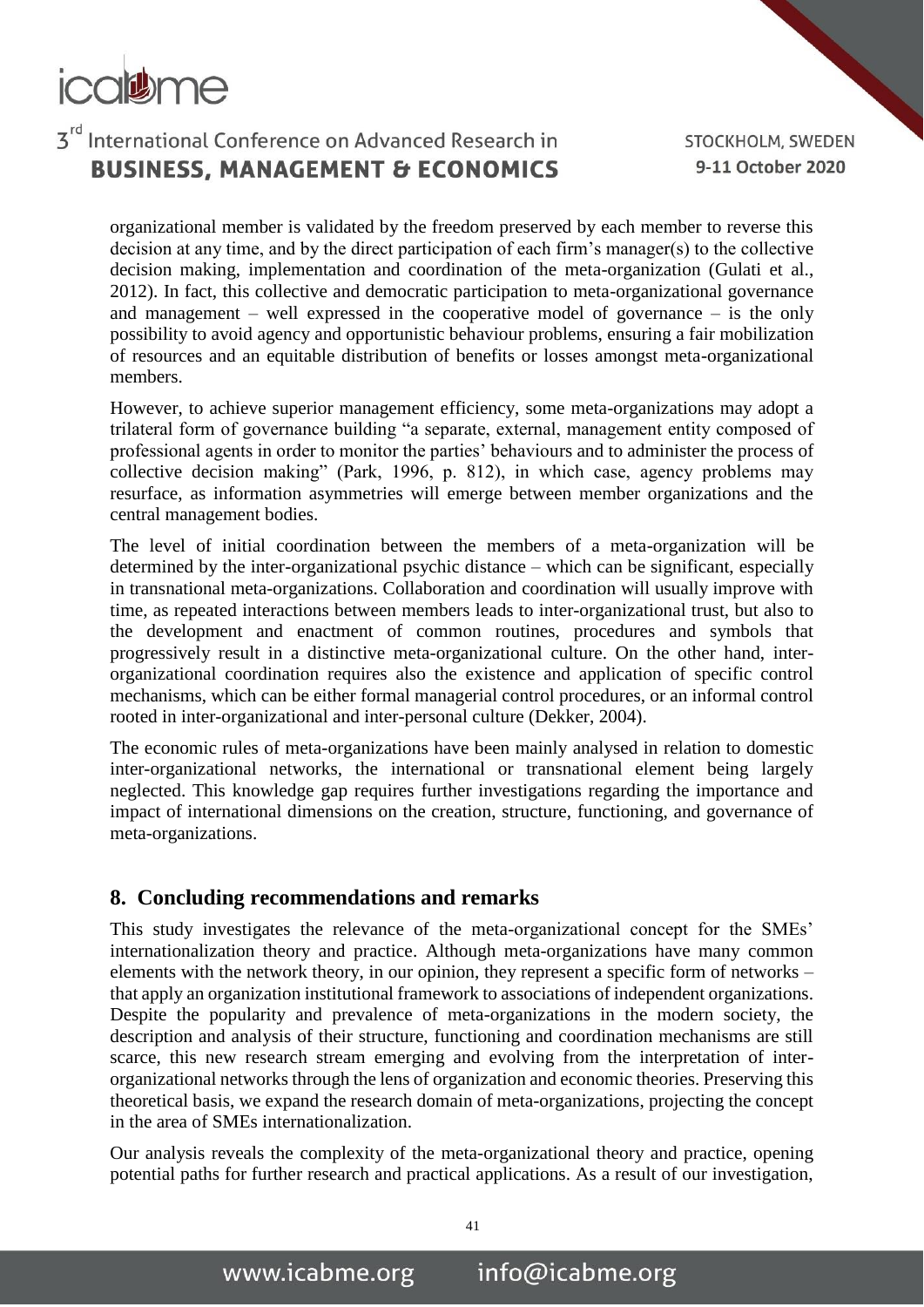

STOCKHOLM, SWEDEN 9-11 October 2020

we formulate the following recommendations to academics, practitioners (managers) and policy makers:

the academic research should focus more on the specific challenges raised by metaorganizations as specific forms of inter-organizational cooperation and coordination, as well as on the potential applications of this model for small entrepreneurial ventures in terms of collective entrepreneurship, strategic action, and internationalization;

• the meta-organization represents a potential development path for entrepreneurial SMEs, that should be taken into account and eventually applied by the managers of these organizations; on the other hand, the challenges raised by this associational form of organization must be properly understood and addressed to avoid potential problems and enhance the resulted benefits for the member organization;

• policy-makers should support more the creation and functioning of meta-organizations through institutional frameworks and proactive initiatives at local, regional and transnational levels; they also need to increase the awareness and understanding of the start-up entrepreneurs regarding the existence and the potential of this inter-organizational platform for collective action and coordination.

Despite its predominantly theoretical focus, this paper provides an original overview of the main elements that converge into the concept, theory and practice of meta-organizations, outlining their potential as effective platforms for SMEs internationalization, that can be relevant and successfully applied in the European institutional and business context.

#### **References**

- [1] Acs, Z. J., Morck, R., Shaver, J. M. and Yeung, B. (1997). "The internationalization of small and medium-sized enterprises: A policy perspective," *Small Business Economics*, vol. 9, pp. 7-20.
- [2] Ahrne, G. and Brunsson, N. (2010). "How much do meta-organizations affect their members?" Paper presented at SGIR 7th Pan-European International Relations Conference, 9-11 September, Stockholm, Sweden. Available: http://www.eisa-net.org/bebruga/eisa/files/events/stockholm/Meta-organizations.pdf.
- [3] Ahrne, G. and Brunsson, N. (2008). *Meta-Organizations*, Cheltenham, UK: Edward Elgar Publishing.
- [4] Ahuja, G. (2000). "Collaboration networks, structural holes and innovation: A longitudinal study," *Administrative Science Quarterly*, vol. 45, pp. 425-455.
- [5] Airaksinen, A., Luomaranta, H., Alajääskö, P. and Roodhuijzen, A. (2015). "Statistics on small and medium-sized enterprises: Dependent and independent SMEs and large enterprises," Eurostat Statistics Explained. Available: http://ec.europa.eu/eurostat/statistics-explained/index.php/Statistics\_on\_small\_and\_ medium-sized\_enterprises.
- [6] Bell, J. (1995). "The internationalization of small computer software firms," European *Journal of Marketing*, vol. 29, pp. 60-75.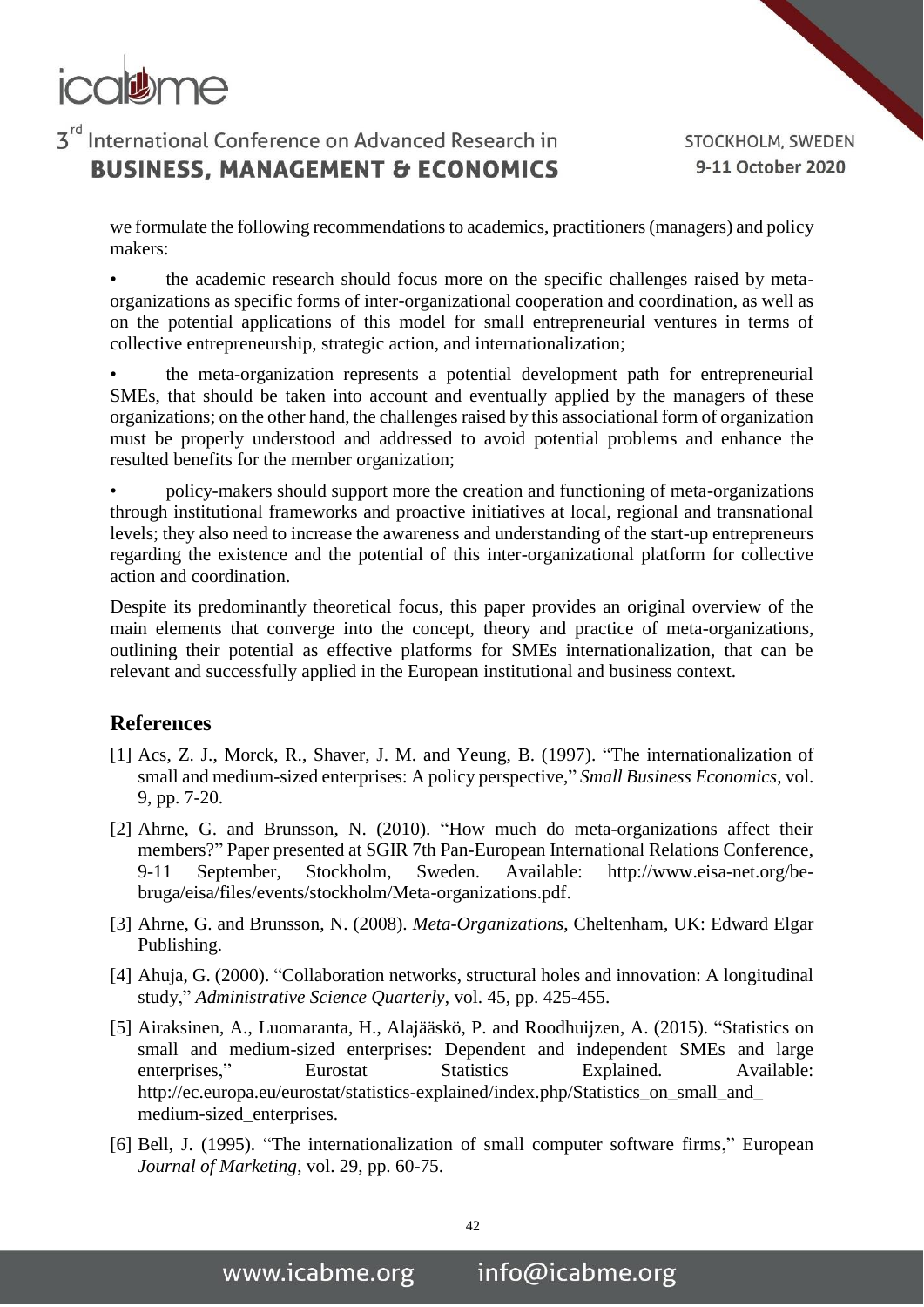

- [7] Bengtsson, M. and Kock, S. (2014). "Coopetition Quo Vadis? Past accomplishments and future challenges," *Industrial Marketing Management*, vol. 43, pp. 180–188.
- [8] Berkowitz, H. and Dumez, H. (2016). "The concept of meta-organization: Issues for management studies," *European Management Review*, vol. 13, pp. 149-156.
- [9] Bilkey, W. J. and Tesar, G. (1977). "The export behavior of smaller Wisconsin manufacturing firms," *Journal of International Business Studies*, vol. 9, pp. 93-98.
- [10] Cavusgil, S. T. (1980). "On the internationalization process of firms," *European Research*, vol. 8, pp. 273-281.
- [11] Collinson, S. and Houlden, J. (2005). "Decision-making and market orientation in the internationalization process of small and medium sized enterprises," *Management International Review*, vol. 45, pp. 413-436.
- [12] Cook, M. L. and Plunkett, B. (2006). "Collective entrepreneurship: An emerging phenomenon in producer-owned organizations," *Journal of Agricultural and Applied Economics*, vol. 38, pp. 421-428.
- [13] Costa, E., Soares, A. L. and Pinho de Sousa, J. (2017). "Institutional networks for supporting the internationalisation of SMEs: The case of industrial business associations," *Journal of Business & Industrial Marketing*, vol. 32, pp. 1182-1202.
- [14] Coviello, N. and Munro, H. (1997). "Network relationships and the internationalization process of small software firms," *International Business Review*, vol. 6, pp. 361-386.
- [15] Czinkota, M. R. (1982). *Export development strategies: U.S. promotion policies*, New York, NY: Praeger.
- [16] Dana, L.-P. (2001). "Networks, internationalization & policy," *Small Business Economics*, vol. 16, pp. 57-62.
- [17] Dana, L.-P., Etemad, H. and Wright, R. W. (1999). "The impact of globalization on SMEs," *Global Focus*, vol. 11, pp. 93-105.
- [18] Dana, L-P., Etemad, H. and Wright, R. W. (2000). "The global reach of symbiotic networks," *Journal of Euromarketing*, vol. 9, pp. 1-16.
- [19] Dana, L-P., Etemad, H. and Wright, R. W. (2008). "Toward a paradigm of symbiotic entrepreneurship," *International Journal of Entrepreneurship and Small Business*, vol. 5, pp. 109-126.
- [20] Dekker, H. C. (2004). "Control of inter-organizational relationships: Evidence on appropriation concerns and coordination requirements," *Accounting, Organizations and Society*, vol. 29, pp. 27-49.
- [21] Dumez, H. (2008). "Les méta-organisations," *Le Libellio d'Aegis*, vol. 4, pp. 31-36.
- [22] Dunning, J. H. (1979). "Toward an eclectic theory of international production: Some empirical tests," *Journal of International Business Studies*, vol. 11, pp. 9-31.
- [23] Dunning, J. H. (2000). "The eclectic paradigm as an envelope for economic and business theories of MNE activity," *International Business Review*, vol. 9, pp. 163-190.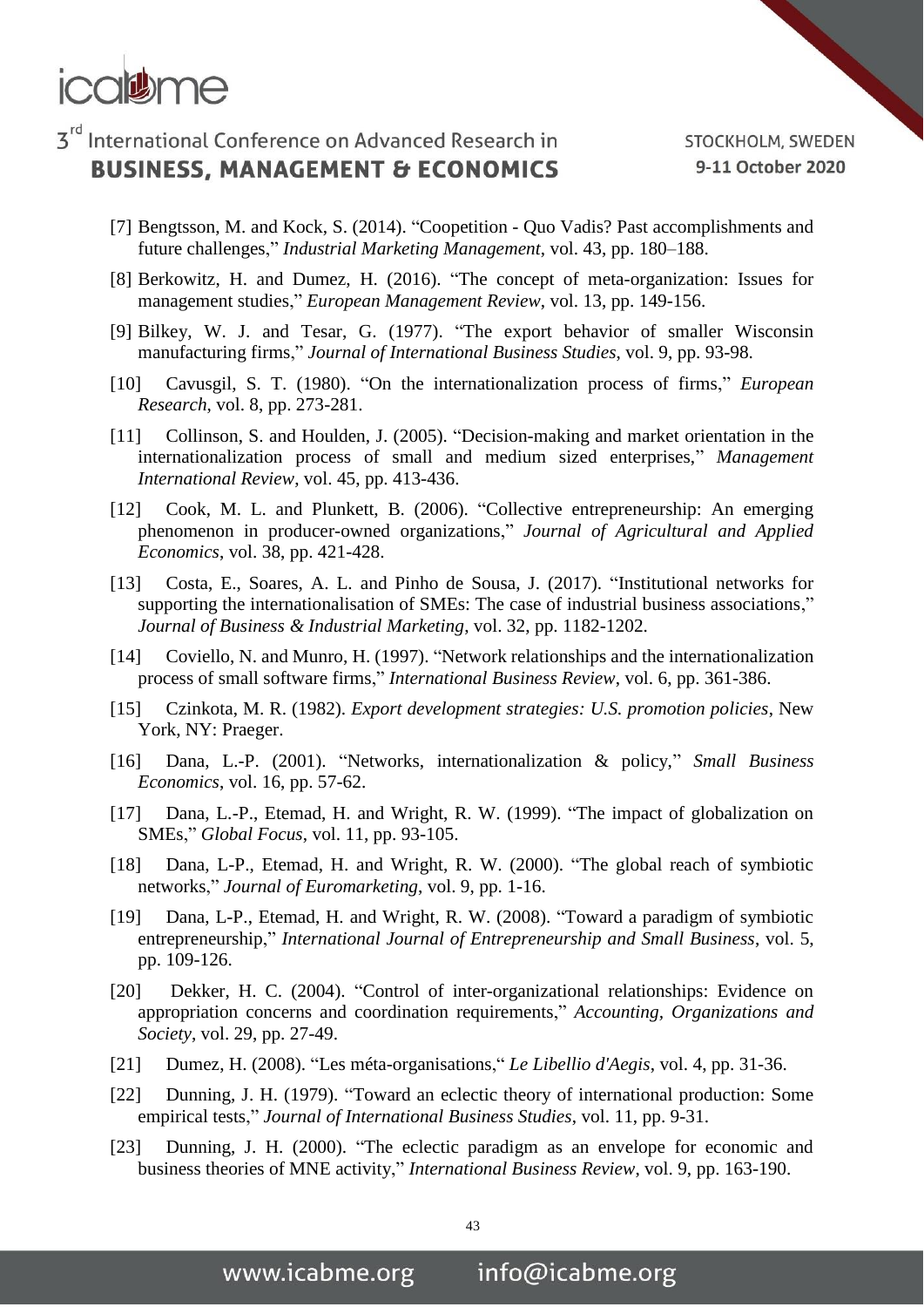

- [24] Dyer, J. H. and Singh, H. (2007). "The relational view: Cooperative strategy and sources of interorganizational competitive advantage," *Academy of Management Review*, vol. 23, pp. 660-679.
- [25] Elsner, W. (2005). "Real-world economics today: The new complexity, co-ordination, and policy," *Review of Social Economy*, vol. LXIII, pp. 19-53.
- [26] Elsner, W., Hocker, G. and Schwardt, H. (2009). "Simplistic vs. Complex Organization: Markets, Hierarchies, and Networks in an 'Organizational Triangle'," MPRA Paper No. 14315. Available: https://mpra.ub.unimuenchen.de/14315/1/Simplistic\_vs.\_Complex\_Organization-Markets\_Hierarchies\_and\_Networks\_in\_an\_Organizational\_Triangle.pdf
- [27] Errasti, A. M., Heras I., Bakaikoa, B. and Elgoibar, P. (2003). "The internationalization of co-operatives: The case of the Mondragon Co-operative Corporation," *Annals of Public and Cooperative Economics*, vol. 75, pp. 553-584.
- [28] Etemad, H., Wright, R. W. and Dana, L-P. (2001). "Symbiotic international business networks: Collaboration between small and large firms," *Thunderbird International Business Review*, vol. 43, pp. 481-499.
- [29] European Commission (2018). *Cooperatives*. Available: https://ec.europa.eu/growth/sectors/social-economy/cooperatives\_en.
- [30] Falize, M. and Coeurderoy, R. (2012). "The network approach to rapid internationalization among Born-Global and Born-again Global firms: The case of the Global Innovation Network," Working paper. Louvain School of Management, Belgium. Available: https://cdn.uclouvain.be/public/Exports%20reddot/sshilsm/images/LSM\_wp\_RENT(Falize-Coeurderoy).pdf.
- [31] Freeman, S., Edwards, R. and Schroder, B. (2006). "How smaller born-global firms use networks and alliances to overcome constraints to rapid internationalization," *Journal of International Marketing*, vol. 14, pp. 33-63.
- [32] Fukuyama, F. (1999). *The Great Disruption: Human Nature and the Reconstitution of Social Order*, London, UK: Profile Books.
- [33] Gulati, R., Puranam, P. and Tushman, M. (2012). "Meta-organization design: Rethinking design in interorganizational and community contexts," *Strategic Management Journal*, vol. 33, pp. 571-586.
- [34] Gurau, C. (2007). "The "Born Global Purchasers": Internationalisation through outsourcing in the UK biotechnology sector," Paper presented at the *2007 Oxford Business Economics Conference*. Available: http://www.gcbe.us/2007\_OBEC/data/Calin%20Gurau.doc.
- [35] Gurau, C. (2008). "An exploratory analysis of the strategic marketing choices implemented by the UK biopharmaceutical SMEs," *International Journal of Entrepreneurship and Small Business*, vol. 6, pp. 245-263.
- [36] Gurau, C. and Ranchhod, A. (2007). "The internationalisation of biotech SMEs: A comparative analysis of UK and US firms," in Rialp, A. and Rialp, J. (Eds.), *International*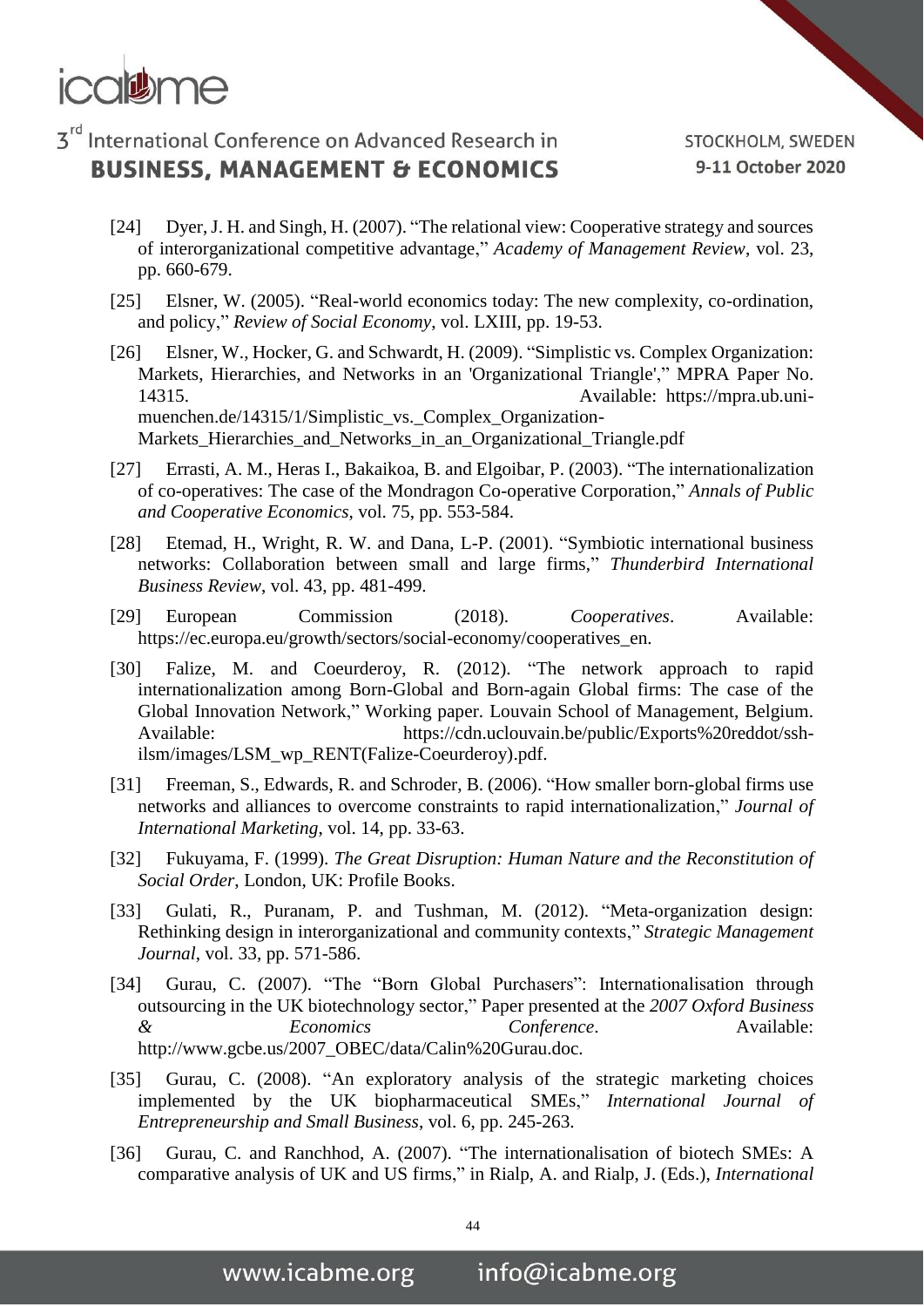

STOCKHOLM, SWEDEN 9-11 October 2020

*Marketing Research: Opportunities and Challenges in the 21st Century*, Advances in International Marketing, vol. 17 (pp. 137-158). Oxford, UK: JAI Press.

- [37] Howarth, D. and Quaglia, L. (2016). "Internationalized banking, alternative banks and the Single Supervisory Mechanism," *West European Politics*, vol. 39, pp. 438-461.
- [38] Johanson, J. and Mattsson, L. G. (1986). "International marketing and internationalization process: A network approach," in Paliwoda, S., & Turnbull, P. (Eds.), *Research in International Marketing*, London, UK: Croom Helm.
- [39] Johanson, J. and Vahlne, J. (1977). "The internationalization process of the firm a model of knowledge development and increasing foreign market commitments," *Journal of International Business Studies*, vol. 8, pp. 23-32.
- [40] Johanson, J. and Vahlne, J-E. (1992). "Management of foreign market entry," *Scandinavian International Business Review*, vol. 1, pp. 9-27.
- [41] Johanson, J. and Vahlne, J. (1990). "The mechanism of internationalization," *International Marketing Review*, vol. 7, pp. 11-24.
- [42] Johanson, J. and Vahlne, J. E. (2009). "The Uppsala internationalization process model revisited: From liability of foreignness to liability of outsidership," *Journal of International Business Studies*, vol. 40, pp. 1411–1431.
- [43] Johanson, J. and Wiedersheim-Paul, F. (1975). "The internationalization of the firm: Four Swedish cases," *Journal of Management Studies*, vol. 12, pp. 305-322.
- [44] Jolly, V. K., Alahuta, M. and Jeannet, J.-P. (1992). "Challenging the incumbents: How high technology start-ups compete globally," *Journal of Strategic Change*, vol. 1, pp. 71- 82.
- [45] Knight, G. A. and Cavusgil, T. (1996). "The born global firm: A challenge to traditional internationalization theory," *Advances in International Marketing*, vol. 8, pp. 11-26.
- [46] Knight, G. A. and Cavusgil, S. T. (2004). "Innovation, organizational capabilities, and the born-global firm," *Journal of International Business Studies*, vol. 35, pp. 124–141.
- [47] Knight, L. and Pye, A. (2006). "Multiple meanings of 'network': Some implications for interorganizational theory and research practice," Working Paper Series, School of Management, University of Bath, UK.
- [48] Langlois, R. N. (2003). "The vanishing hand: The changing dynamics of industrial capitalism," *Industrial and Corporate Change*, vol. 12, vol. 351-385.
- [49] Leite, M. de P. and Duaibs, R. (2017). "Cooperatives and productive internationalization: A new challenge," *Sociologia & Antropologia*, vol. 7, pp. 521-543.
- [50] Madsen, T. K. and Servais, P. (1997). "The internationalization of born globals: An evolutionary process?" *International Business Review*, vol. 6, pp. 561–583.
- [51] Manolova, T. S., Brush, C. G., Edelman, L. F. and Greene, P. G. (2002). "Internationalization of small firms: Personal factors revisited," *International Small Business Journal*, vol. 20, pp. 9-31.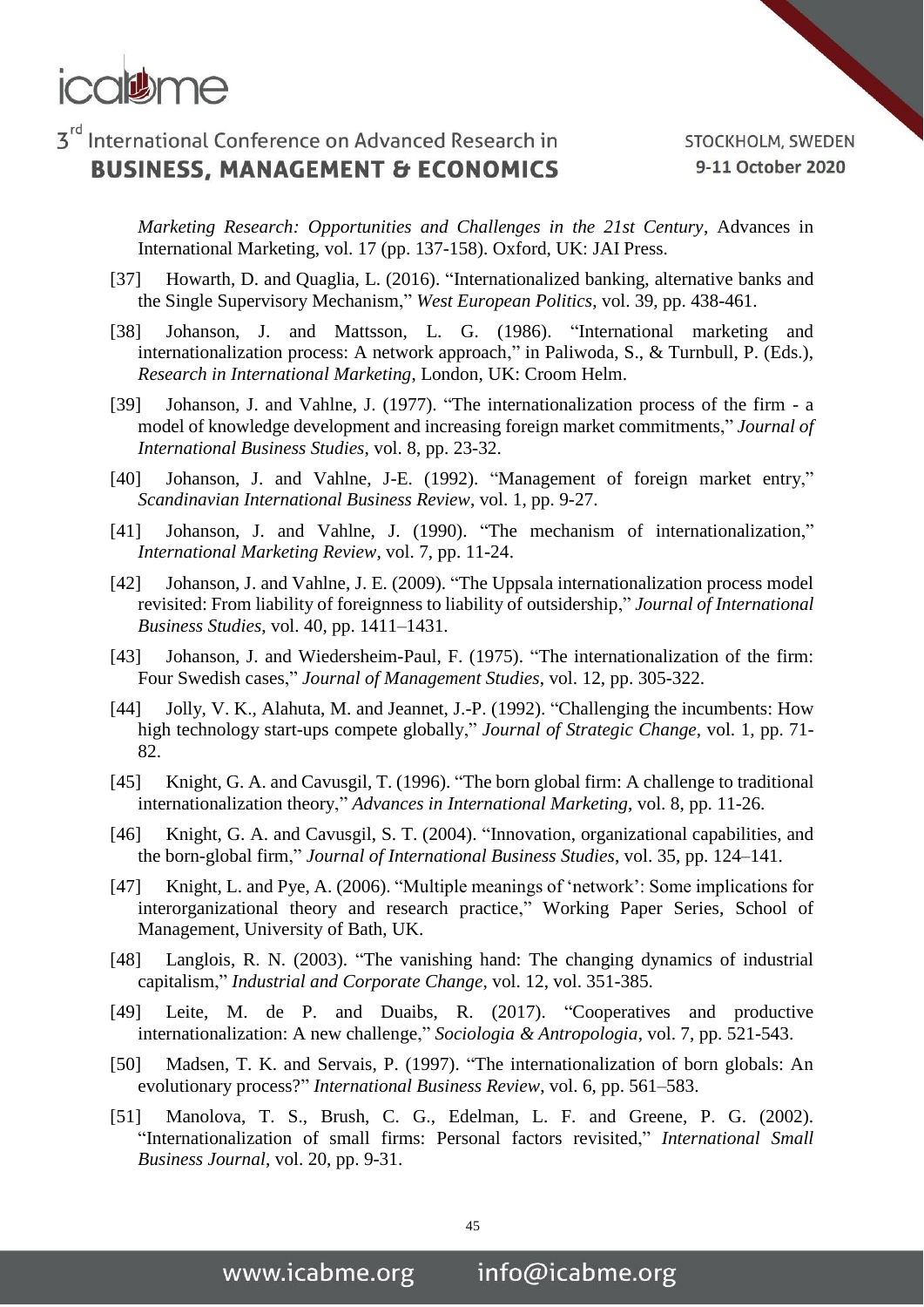

- [52] Mayntz, R. (1993). "Modernization and the logic of interorganizational networks," in Child, J., Crozier, M. Mayntz, R. et al. (Eds.), *Societal Change between Market and Organization* (pp. 3-18). Aldershot, UK: Avebury.
- [53] McDougall, P. P. and Oviatt B. M. (2000). "International entrepreneurship: The intersection of two research paths," *Academy of Management Journal*, vol. 43, pp. 902-908.
- [54] McDougall, P. P., Shane, S. and Oviatt, B. M. (1994). "Explaining the formation of international new ventures," *Journal of Business Venturing*, vol. 9, pp. 469-487.
- [55] Miles, R. E., Miles, G. and Snow, C. C. (2005). *Collaborative Entrepreneurship: How Network Firms Use Continuous Innovation to Create Economic Wealth*, Stanford, CA: Stanford University Press.
- [56] O'Farrell, P. N., Wood, P. A. and Zheng, J. (1998). "Regional influences on foreign market development by business service companies: Elements of a strategic context explanation," *Regional Studies*, vol. 32, pp. 31-48.
- [57] Oliver, A. and Ebers, M. (1998). "Networking network studies: An analysis of conceptual configurations in the study of inter-organizational relationships," *Organization Studies*, vol. 19, pp. 549-583.
- [58] Oviatt, B. M. and McDougall, P. P. (1994). "Toward a theory of international joint ventures," *Journal of International Business Studies*, vol. 24, pp. 45-64.
- [59] Oviatt, B. M. and McDougall, P. P. (2005). "Defining international entrepreneurship and modeling the speed of internationalization," *Entrepreneurship Theory and Practice*, vol. 29, pp. 537-554.
- [60] Park, S. H. (1996). "Managing an interorganizational network: A framework of the institutional mechanism for network control," *Organization Studies*, vol. 17, pp. 795–824.
- [61] Paul, J. (2015). "Market access and the mirage of marketing to the maximum: New measures," *Asia Pacific Journal of Marketing and Logistics*, vol. 27, pp. 676-688.
- [62] Paul, J., Parthasarathy, S. and Gupta, P. (2017). "Exporting challenges of SMEs: A review and future research agenda," *Journal of World Business*, vol. 52, pp. 327-342.
- [63] Peredo, A. and Chrisman, J. (2006). "Toward a theory of community-based enterprise," *Academy of Management Review*, vol. 31, pp. 309-328.
- [64] Pierre, A., von Friedrichs, Y. and Wincent, J. (2014). "Entrepreneurship in society: A review and definition of community-based entrepreneurship research," in Lundström, A., Zhou, C., von Friedrichs, Y., Sundin, E. (Eds.), *Social Entrepreneurship: Leveraging Economic, Political, and Cultural Dimensions* (pp. 239-257). Heidelberg, Germany: Springer.
- [65] Porter, M. E. (1985). *Competitive Advantage*, New York, NY: The Free Press.
- [66] Powell, W. and Smith-Doerr, L. (1994). "Networks and economic life," in Smelser, N. and Swedberg, R. (Eds.), *The Handbook of Economic Sociology* (pp. 368-402). Chichester, UK: Princeton University Press.